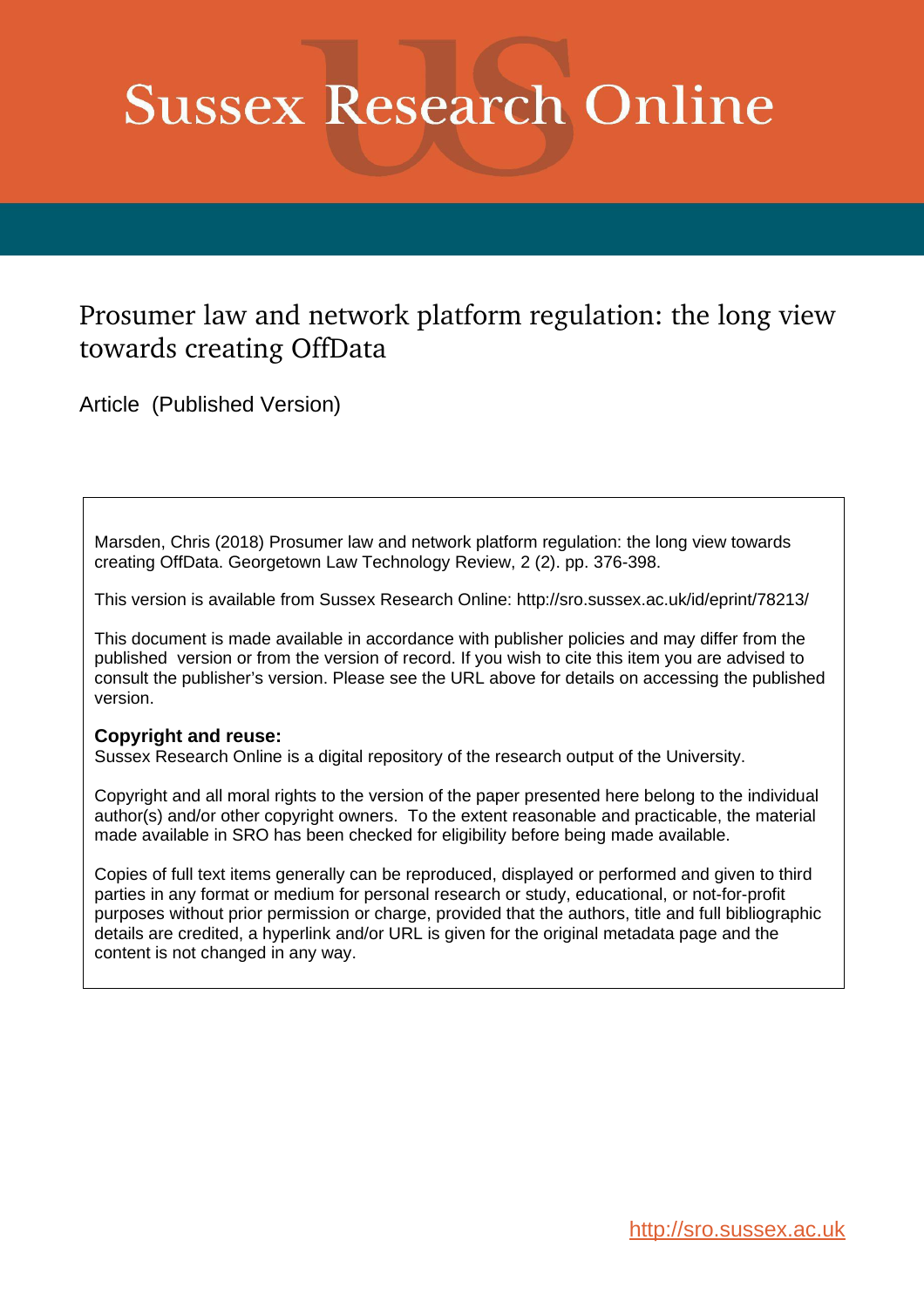# PROSUMER LAW AND NETWORK PLATFORM REGULATION: THE LONG VIEW TOWARDS CREATING **OFFDATA**

Chris Marsden\*

CITE AS: 2 GEO. L. TECH. REV. 376 (2018)

#### **INTRODUCTION**

Platform regulation has become the *cause celebre* of technology regulation: a call to regulate the intermediaries who provide platforms for networked digital services.<sup>1</sup> These include the GAFA giants: Google, Amazon, Facebook, and Apple. Many policy entrepreneurs are peddling solutions as the policy cycle turns, in a classic Kingdon case of "solutions chasing a problem."2 Yet networks are not new, and their platforms have been regulated for hundreds of years, generally unsuccessfully. In this

<sup>\*</sup> I wish to thank the contributors to this special issue of the journal and its editors, and participants at the Georgetown Technology Law Review symposium on 23 February 2018 on 'Platform Law,' especially Julie Cohen, Mireille Hildebrandt, Paul Ohm, Danielle Citron, James Grimmelmann and Deidre Mulligan. I also wish to thank the panelists and participants at the Wharton Business School symposium on 'Twenty Years after the Digital Tornado' on 10 November 2017, the contributors and participants at the Munster Institute for Information and Telecommunications Law twentieth anniversary symposium in Berlin, Germany on 15 July 2017, and the contributors and participants at the eleventh annual Gikii symposium in Winchester, England on 15 September 2017. All errors and omissions remain my own.

<sup>&</sup>lt;sup>1</sup> This was recognized early in the commercial rollout of the Internet and the growth of electronic commerce. *See* Michael L. Katz & Carl Shapiro, *Technology Adoption in the Presence of Network Externalities* 94 J. POL. ECON. 822 (1986); CARL SHAPIRO & HAL R. VARIAN, INFORMATION RULES: A STRATEGIC GUIDE TO THE NETWORK ECONOMY (1999); PHILIP EVANS & THOMAS WURSTER, BLOWN TO BITS: HOW THE NEW ECONOMICS OF INFORMATION TRANSFORMS STRATEGY (1999); Mark A. Lemley & David McGowan, *Legal Implications of Network Eocnomic Effects*, 86 CAL. L. REV. 479 (1998); Yochai Benkler, *Communications Infrastructure Regulation and the Distribution of Control Over Content*, 22 TELECOMM. POL'Y 183 (1998); David S. Evans, *Some Empirical Aspects of Multi-Sided Platform Industries*, 2 REV. NETWORK ECON. 191 (2003); Tim Cowen & Annabelle Gawer, *Competition in the Cloud: Unleashing Investment and Innovation Within and Across Platforms*, 85 COMM. & STRATEGIES, 45 (2012).

<sup>2</sup> *See generally* JOHN W. KINGDON, AGENDAS, ALTERNATIVES, AND PUBLIC POLICIES (1984).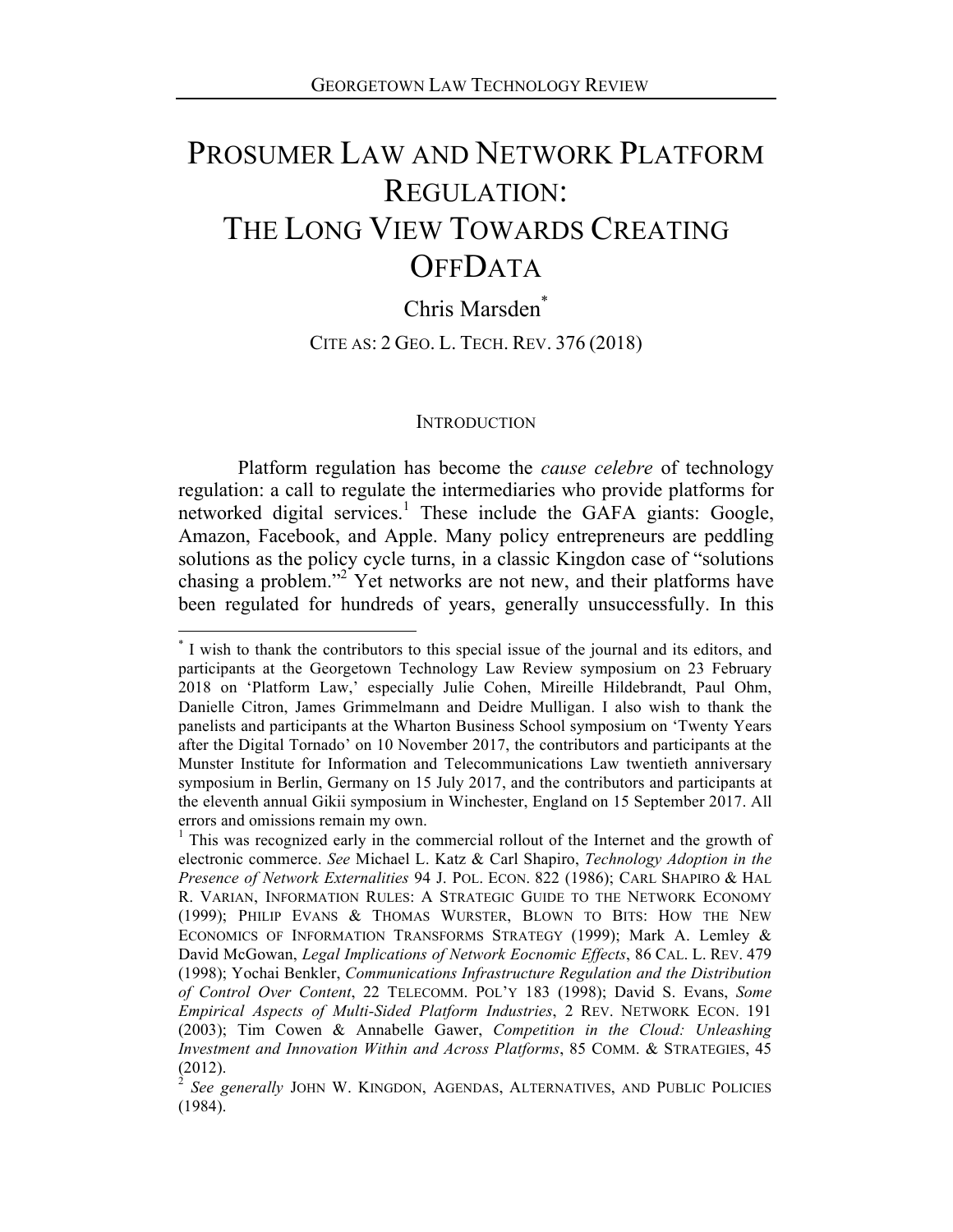article, I take the long view, focusing on the railways/telegraphy regulation of the 1840s in England and the 'fake news' problems of 2011 to date.<sup>3</sup> I offer some historical examples that may be highly relevant to 'prosumer' digital capitalism 180 years later.

Prosumers (a term coined by  $Toffler$ )<sup>4</sup> are active users who are sharing and producing content, rather than passively consuming it, notably 'hacking' content using techniques famously described as "rip, mix, burn."<sup>5</sup> Any Internet user who has posted content, from Facebook to Twitter to blog posts to podcasts, has become a prosumer—though there are very broad categories, ranging from the occasional tweeter to the fully developed hacker. Over two billion people now use Google to search for content; Facebook, Instagram, and WhatsApp to share news, gossip, and photos; YouTube to watch and upload videos; and Twitter, Snapchat, and other sites to say just about anything.

We are all becoming 'prosumers' sharing intimate details of our personal lives.6 But this 'prosumer environment' is currently either grossly unregulated<sup>7</sup>—leaving users' data and content at the mercy of the multinational companies who host it and sometimes claim to own it—or is subject to knee-jerk over-regulation, as with the current 'fake news' law ("Netzwerkdurchsetzungsgesetz") in Germany.<sup>8</sup> The prosumer environment is a new regulatory policy cycle in network regulation.<sup>9</sup>

<sup>3</sup> *See generally* CHRISTOPHER T. MARSDEN, NETWORK NEUTRALITY: FROM POLICY TO LAW TO REGULATION (2017) (I refer in this article to a much more extensive study of network neutrality and common carriage).

<sup>4</sup> ALVIN TOFFLER, THE THIRD WAVE 11 (1980).

<sup>&</sup>lt;sup>5</sup> IAN BROWN & CHRISTOPHER T. MARSDEN, REGULATING CODE: GOOD GOVERNANCE AND BETTER REGULATION IN THE INFORMATION AGE (2013).

<sup>6</sup> Amos Tversky & Daniel Kahneman, *Judgment Under Uncertainty: Heuristics and Biases*, 185 SCIENCE 1124 (1974) (The basic insight of nudging consumners towards 'free' platforms and their biases builds on this study.).

<sup>&</sup>lt;sup>7</sup> Recent UK investigations include those carried out by the Competition & Markets Authority (*Competition & Markets Authority Cases*, GOV.UK, https://www.gov.uk/cmacases?page=1 [https://perma.cc/L6VU-RXFU]), specifically those carried out by the Online Reviews and Endorsements section of the Competition & Markets Authority (*Online Endorsements*, GOV.UK, https://www.gov.uk/cma-cases/online-endorsementspotential-non-disclosure [https://perma.cc/R5LW-A8Z9]). *See* COMPETITION & MKTS. AUTH., THE COMMERCIAL USE OF CONSUMER DATA (2015), https://assets.publishing.service.gov.uk/government/uploads/system/uploads/attachment\_ data/file/435817/The commercial use of consumer data.pdf [https://perma.cc/GA66-L6EF]; David Currie, Homo Economicus and Homo Sapients: The CMA Experience of Behavioural Economics, Speech at New Zealand Commerce Commission Public Lecture (Apr. 21, 2015), https://www.gov.uk/government/speeches/david-currie-speaks-aboutthe-cma-experience-of-behavioural-economics [https://perma.cc/C9ZF-CKUF].

<sup>8</sup> *See* Kirsten Fiedler, *Reckles Social Media Law Threatens Freedom of Expression in Germany*, EDRI (Apr. 5, 2017), https://edri.org/reckless-social-media-law-threatensfreedom-expression-germany/ [https://perma.cc/AQW2-5NMT]; Andreas Splittgerber &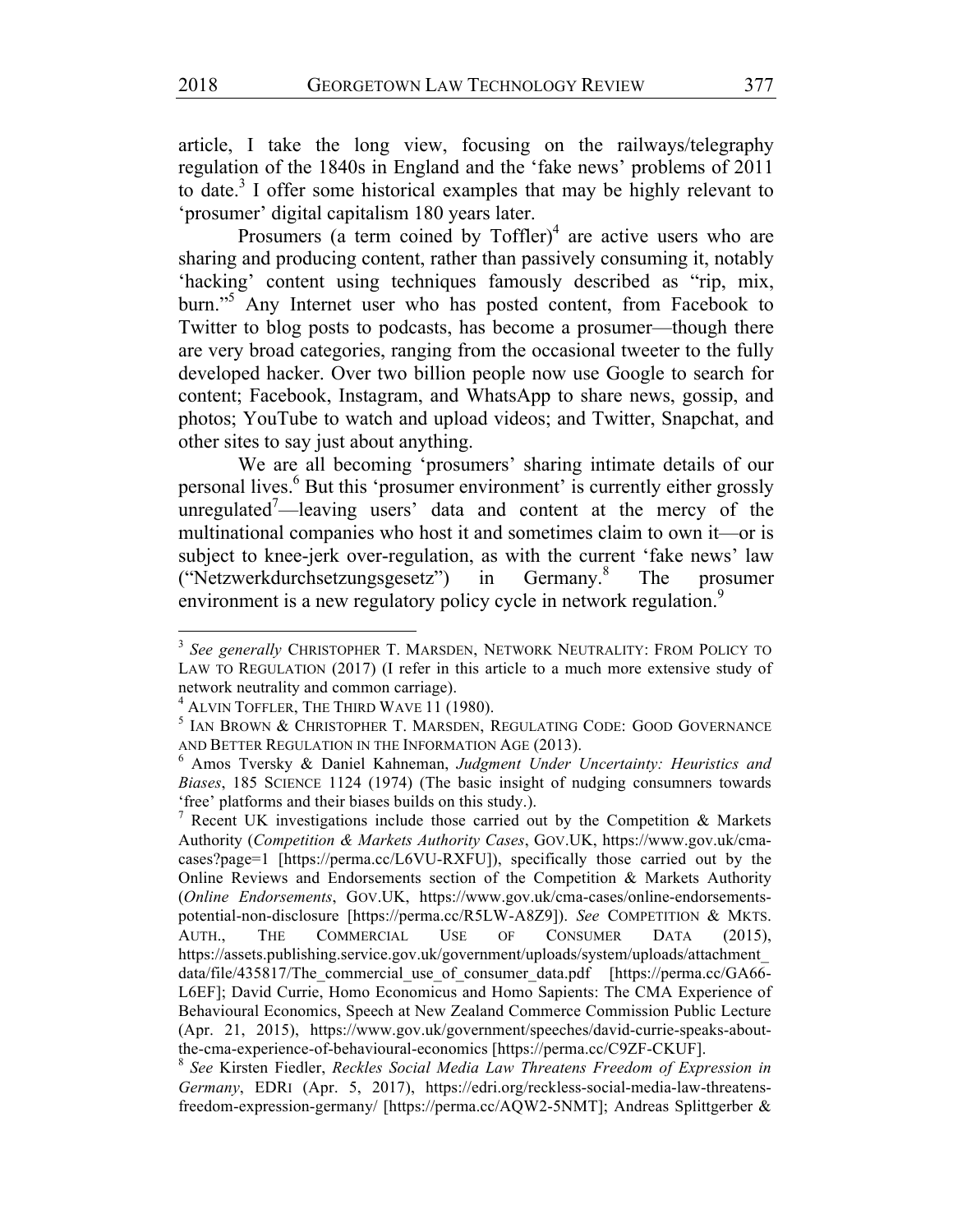Regulatory responses are finally emerging, driven by both data protection and competition concerns.<sup>10</sup> Yet the overarching need to ensure greater neutrality of intermediaries has largely been limited to last mile monopolists and mobile oligopolists: the legacy telecommunications companies who provide Internet access. These solutions depend on regulatory alignment between national regulatory authorities (NRAs) in antitrust, data protection, consumer protection, communications regulation, and other fields.<sup>11</sup> That is far from guaranteed in a fragmented, technologically challenged, and budget-constrained agency field. As I explain in the final substantive section of the article, European lawmakers often use weasel words to disguise their preferred form of 'co-regulation' as self-regulation: the legislature and executive forcing companies to engage in what is formally termed "action short of law."<sup>12</sup>

In conclusion, I argue that what is needed is OffData, a new regulatory agency that provides a comprehensive 'Prosumer Law' solution that draws on competition, technology regulation, fundamental human

<u> 1989 - Andrea Santa Andrea Andrea Andrea Andrea Andrea Andrea Andrea Andrea Andrea Andrea Andrea Andrea Andr</u>

Friederike Detmering, *Germany's New Hate Speech Act in Force: What Social Network Providers Need to Do Now*, REEDSMITH (Oct. 2, 2017), https://www.technologylawdispatch.com/2017/10/social-mobile-analytics-cloudsmac/germanys-new-hate-speech-act-in-force-what-social-network-providers-need-todo-now/ [https://perma.cc/L4HA-9N84].

<sup>9</sup> *See*, *e.g.*, Joe McNamee, *ENDitorial: Fake News about Fake News Being Fake News*, EDRI (Feb. 8, 2017), https://edri.org/enditorial-fake-news-about-fake-news-being-news/ [https://perma.cc/T6XH-SGJU]. *See generally* Jack M. Balkin, *Free Speech in the Algorithmic Society: Big Data, Private Governance, and New School Speech Regulation*, 51 U.C. DAVIS L. REV. 1149 (2018).

 $10$  Competition law has shown concern for Internet platform dominance for twenty years. *See* Robert Pitofsky, Chairman, Fed. Trade Comm'n, Self Regulation and Antitrust, Prepared Remarks at the D.C. Bar Association Symposium (Feb. 18, 1998), https://www.ftc.gov/public-statements/1998/02/self-regulation-and-antitrust

<sup>[</sup>https://perma.cc/2LEW-4XGQ]; Herbert Ungerer, Ensuring Efficient Access to Bottleneck Essential Facilities: The Case of Telecommunications in the European Union, Speech at the Competion Workshop, Florence (Nov. 13, 1999), http://ec.europa.eu/competition/speeches/text/sp1998\_056\_en.html

<sup>[</sup>https://perma.cc/2V6V-U4R8]; European Commission Press Release IP/98/639, Commission Clears WorldCom and MCI Merger Subject to Conditions (July 8, 1998), http://europa.eu/rapid/press-release\_IP-98-639\_en.htm [https://perma.cc/H6S7-8J5T]; Margarethe Vestager, Algorithms and Competition, Speech at the Bundeskartellamt 18th Conference on Competition, Berlin (Mar. 16, 2017), https://ec.europa.eu/commission/commissioners/2014-

<sup>2019/</sup>vestager/announcements/bundeskartellamt-18th-conference-competition-berlin-16 march-2017\_en [https://perma.cc/5A7Z-RPJW].

<sup>11</sup> Rónán Kennedy, *Rethinking Reflexive Law for the Information Age: Hybrid and Flexible Regulation by Disclosure*, 7 GEO. WASH. ENERGY & ENVTL. L. REV. 124 (2016).

See generally CHRISTOPHER T. MARSDEN, INTERNET CO-REGULATION: EUROPEAN LAW, REGULATORY GOVERNANCE AND LEGITIMACY IN CYBERSPACE (2011).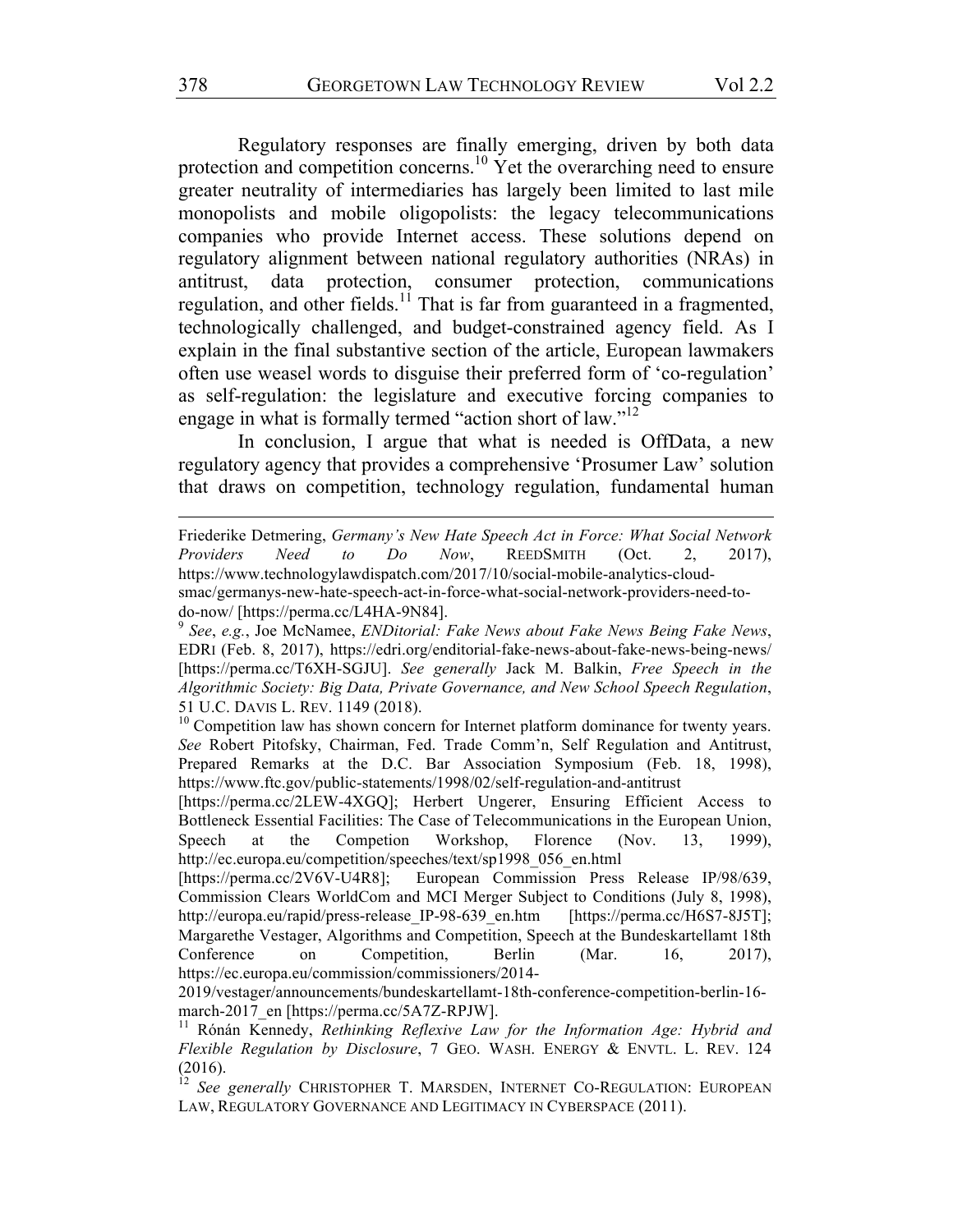rights, privacy, and free expression to ensure a fair and neutral deal for digital prosumers and citizens.

#### I. THE GROWTH OF PLATFORMS

Platforms are vital to the exchange of goods, services, and information in the socioeconomic realm. Platforms connect two parties via an exchange—whether the parties know each other or are anonymous thus, serving a vital function. This does not mean their role is confined to economics. The Catholic confessional, for instance, connects the penitent to their alter ego via a priest, with indirect reward via exchange of alms for virtue; yet the primary purpose of organised religion is held to be spiritual, or at least socio-political despite their economic power (and economic predominance in Western society until the Reformation). It is noteworthy that there are more adherents to Facebook's and Google's platforms than to any organised religion in the history of the world.<sup>13</sup> Both platforms, and notable rivals Apple and Amazon, have grown fastest in Latin speaking nations and those that were successfully colonised and where some of the population continues to use the language and religion of Catholicism or Western non-conformism. Their usage is restricted by consumer and/or government in Cyrillic language nations (the former Soviet bloc) and China.<sup>14</sup> Catholicism's Reformation and the emergence of platform regulation has more than just historical and geographical parallels.<sup>15</sup>

Platform power in the modern world emerged with the extraordinary innovation of the railway running over common land purchased from the public, thus creating a common carriage system that

<sup>&</sup>lt;sup>13</sup> Measured as either Monthly Average Users or Daily Average Users, both companies have over two billion users. *See* Alphabet Inc., Quarterly Report (Form 10-Q) (Mar. 31, 2017),

https://www.sec.gov/Archives/edgar/data/1652044/000165204417000014/goog10 qq12017.htm [https://perma.cc/Y8PQ-KGTE];

Press Release, Facebook, Facebook Reports Fourth Quarter and Full Year 2017 Results (Jan. 31, 2018), https://investor.fb.com/investor-news/press-releasedetails/2018/Facebook-Reports-Fourth-Quarter-and-Full-Year-2017-Results/default.aspx [https://perma.cc/LD7G-VLMV].

<sup>&</sup>lt;sup>14</sup> Maps of the world based on the dominant Internet platform have been produced by, amongst others, the Oxford Internet Institute. *Information Geographies: Age of Internet Empires*, OXFORD INTERNET INST., http://geography.oii.ox.ac.uk/age-of-internet-empires/ [https://perma.cc/8BLF-HERP].<br><sup>15</sup> John Naughton, *Why We Need a 21<sup>st</sup>-Century Martin Luther to Challenge the Church* 

*of Tech*, GUARDIAN (Oct. 29, 2017, 4:30 AM), https://www.theguardian.com/technology/2017/oct/29/why-we-need-a-21st-centurymartin-luther-to-challenge-church-of-technology-95-theses [https://perma.cc/9TH9- G55S] (explaining and summarizing John Naughton, *95 Theses about Technology*, 95 THESIS ABOUT TECHNOLOGY, http://95theses.co.uk/ [https://perma.cc/N78P-F46R]).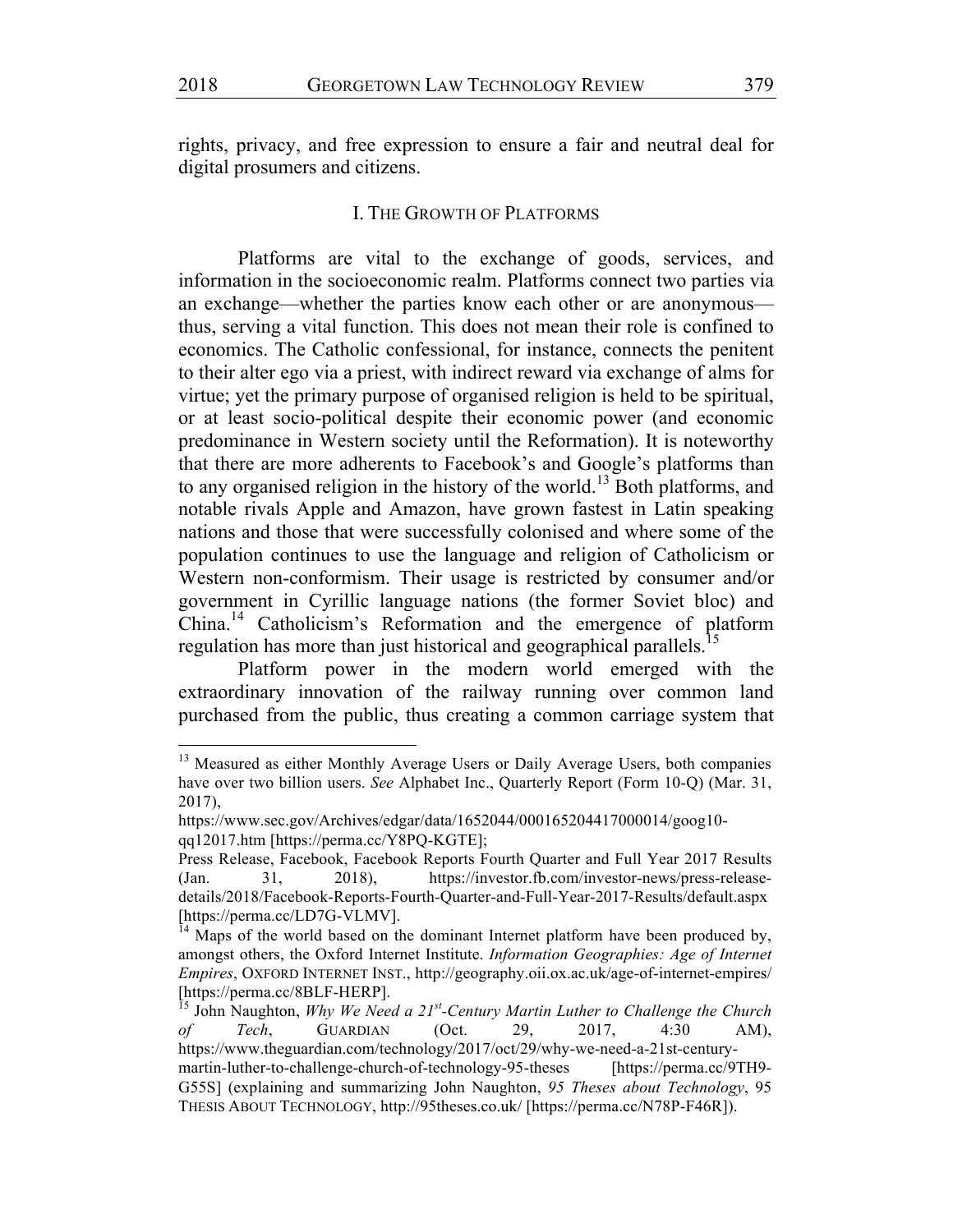equally applied to the rapidly emerging electrical communications systems, telegraph and telephone, that ran alongside the railway. In the fifth Kondratieff wave in which we live (sometimes termed the Fourth Industrial Revolution),<sup>16</sup> the microelectronic information technology revolution, data sharing platforms are of most concern. In this article, given my stated interest in the wider political economy and not simply economics, I focus on consumer platforms rather than business-tobusiness transactions. The affordances of consumer information platforms connect consumers to businesses, notably via advertising, and are rewarded by the exchange of personal data on one side for targeted advertising revenue on the other. Note that the consumer is also a citizen and a producer of information, often in small doses such as individual social media status updates. The individual is thus in fact a microprosumer. It is the rights of this prosumption culture that I have termed prosumer law and on which this article expands. As the prosumer is providing an inexhaustible, if not immortal stream of personal data, it is facile to compare that data to the oil in the information economy. The prosumer is actually more akin to a silkworm, producing a cocoon of silk that is harvested and recombinated by the social media platform owner to sell to advertisers as a multicolored marketing dreamcoat of networked information. Thus the law applies to the personal data trails of the worms in question: all Internet users.

# II. THE LONG VIEW: LEGAL HISTORY AND THE CREATION OF PLATFORM **REGULATION**

Platform regulation using network effects to control downstream markets is nothing new.<sup>17</sup> The history of the creation of antitrust in the United States is that of network regulation, to attack the railroad and Standard Oil trusts built in the corrupt politics of the Civil War and its aftermath (noting Abraham Lincoln was a railroad lobbyist from 1851 at

<sup>16</sup> *See* Klaus Schwab, *The Fourth Industrial Reovlution: What it Means, How to Respond*, WORLD ECON. F. (Jan. 14, 2016), https://www.weforum.org/agenda/2016/01/the-fourthindustrial-revolution-what-it-means-and-how-to-respond [https://perma.cc/HS39-YXXJ].

<sup>17</sup> *See* MARSDEN, *supra* note 3, at 17–22 (This discussion forms part of a longer term international political economy project examining responses to previous monopolistic and oligopolistic communications industries in transition, building on my previous work examining the 1844 Railways Act.); *id.* at Chapter 2 (the 'Edwardian Snowden' critique of Victorian telegraph network surveillance); MARSDEN, *supra* note 12 (examining the concepts of regulation through technological means explored throughout the works from Christopher T. Marsden, *Regulating the Global Information Society* (2000)). *See also* Christopher T. Marsden, *Law and Technology*, *in* INTERNATIONAL ENCYCLOPEDIA of DIGITAL COMMUNICATION & SOCIETY (Robin Mansell et. al. eds., 2014).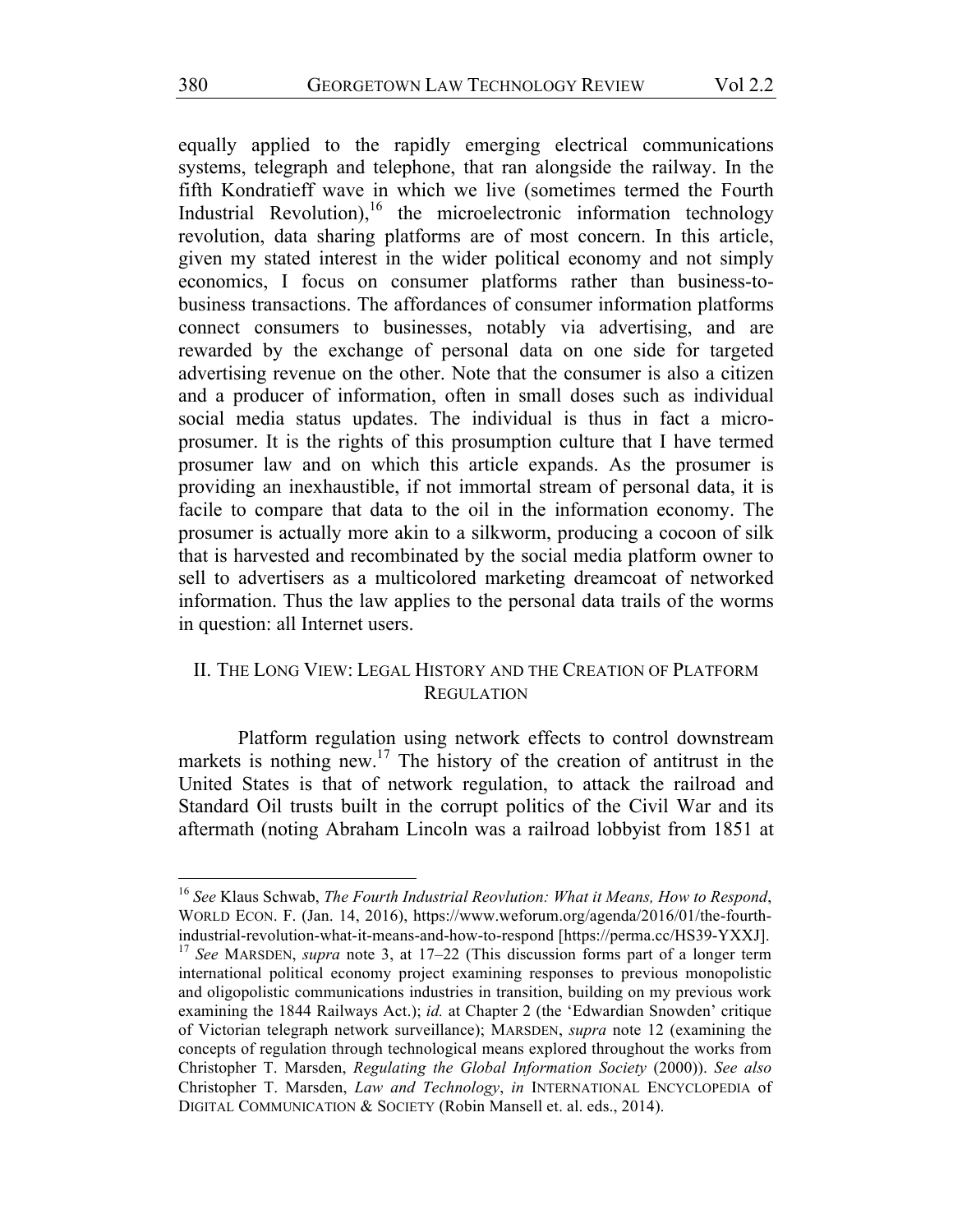least until his entry into politics).<sup>18</sup> But competition policy in network industries has a longer history, notably in the first nation to create industrial private networked monopolies, the United Kingdom. The relationship of the United Kingdom as a superpower to the United States, China, and India was inverse to its current position. The United Kingdom was the high-technology global superpower, and the others were supplicants to British military-industrial<sup>19</sup> and legal-managerial preeminence  $20$ 

In 1844, William E. Gladstone, then President of the Board of Trade, created the Railways Regulation Act ("1844 Act"), passed into law on August 9 of that year, at the height of the "Railway Mania," which peaked in the summer of  $1845<sup>21</sup>$ . This was the largest speculative boom to that point in human history—larger by far than the South Seas bubble of 1720 or the Tulip Mania of  $1637<sup>22</sup>$  Technology and financial deregulation worked hand-in-hand with the dramatic growth of the railways accompanied by the financial deregulations of  $1825$  and  $1844<sup>23</sup>$  The railway bubble of the late 1830s was not halted by the 1844 Act, given

<sup>18</sup> Sandra K. Lueckenhoff, *A. Lincoln, a Corporate Attorney and the Illinois Central Railroad*, 61 MO. L. REV. 393, 394 n.4 (1996).

<sup>&</sup>lt;sup>19</sup> British mercenary armies raised by the private British East India Company defeated both the Chinese and Sikh Empire forces in a series of wars in 1838-49, taking full control of India, Pakistan and Hong Kong, after being comprehensively massacred in Afghanistan in 1838. *See* CRAIG MURRAY, SIKUNDER BURNES: MASTER OF THE GREAT GAME (Birlin Ltd. 2016).

 $^{20}$  United States population trebled to 17 million by 1840 from only 5.3 million in 1800, but the British and Irish population was much larger until 1860 despite mass emigration: 25.5 million in 1841 (15 million in 1801) and the entire British Empire over 259 million in 1861. *See 1840 Census: Compendium of the Enumeration of the Inhabitants and Statistics of the United States*, U.S. CENSUS BUREAU (1841), https://www.census.gov/library/publications/1841/dec/1840c.html

<sup>[</sup>https://perma.cc/V945-93VF]; CENSUS OF THE BRITISH EMPIRE 1901: REPORT WITH SUMMARY AND DETAILED TABLES FOR THE SEVERAL COLONIES &C., AREA, HOUSES, AND POPULATION (1901), Table 4 at 12, https://archive.org/stream/cu31924030396067/cu31924030396067\_djvu.txt [https://perma.cc/DD3N-MR7E].

 $^{\overline{2}1}$  An Act to attach certain Conditions to the Construction of future Railways authorized or to be authorized by any Act of the present or succeeding Sessions of Parliament; and for other Purposes in relation to Railways. Railway Regulation Act 1844, 55 & 56 Vict. c. 10 (Eng.). *See* Andrew Odlyzko, The Collapse of the Railway Mania, the Development of Capital Markets, and Robert Lucas Noash, Forgotten Pioneer of Accounting and Financial Analysis (June 25, 2011) (unpublished paper), https://papers.ssrn.com/sol3/papers.cfm?abstract\_id=1625738 [https://perma.cc/TAW7- TB3Y].

<sup>22</sup> *See* CHARLES MACKAY, MEMOIRS OF EXTRAORDINARY POPULAR DELUSIONS AND THE MADNESS OF CROWDS (1841) (noting that this bubble was forewarned in this famous journalistic work on the previous bubbles).

 $2318256$  Geo. 4 c. 91 (Gr. Brit).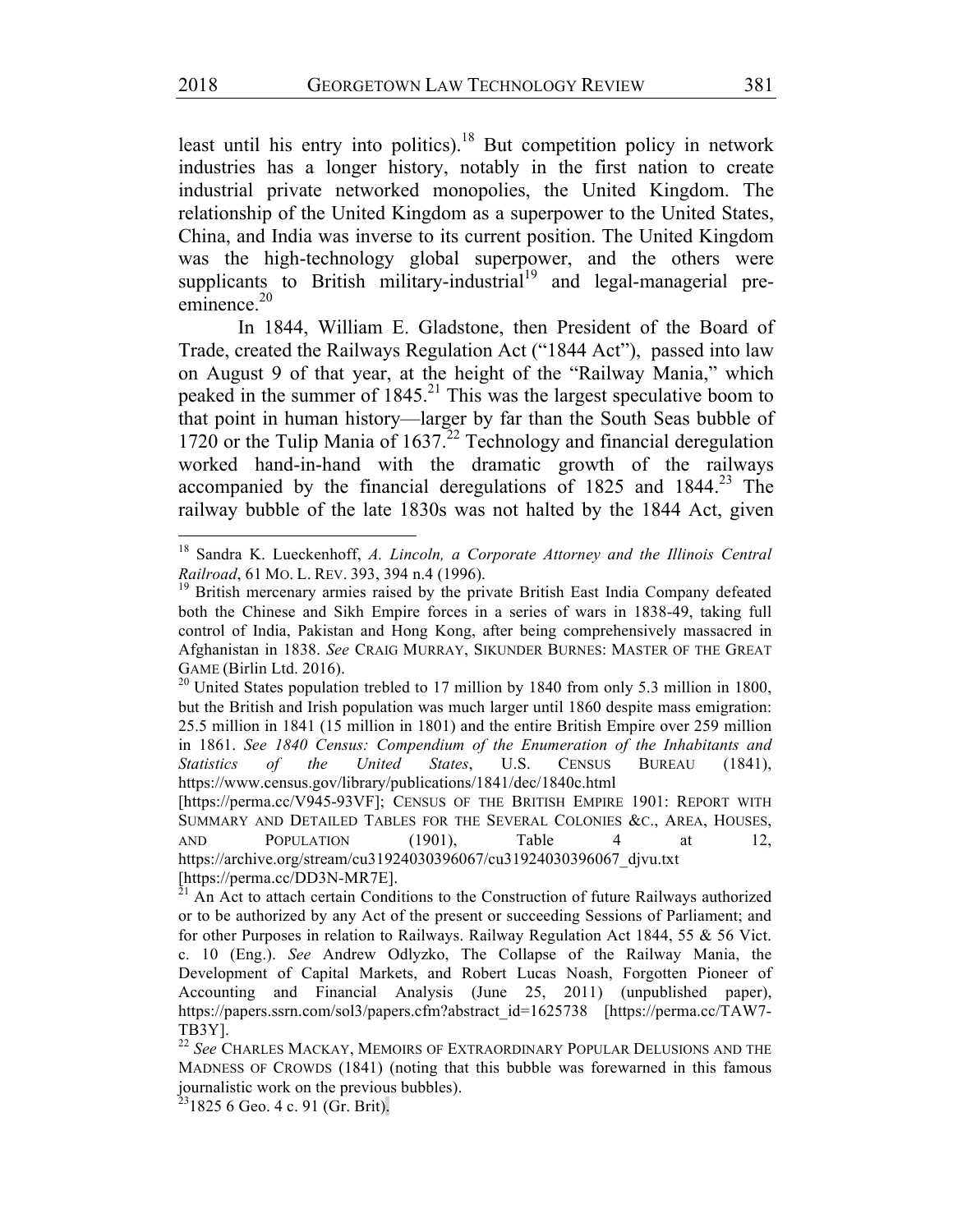that it only passed at the end of Parliamentary activity in the mania. The digital platform economy's growth is by no means as large as the first "platform economy" boom—8% of UK gross domestic product (GDP) was privately invested in the railways in the mid-1840s, equivalent to \$1.6 trillion in capital investment in the United States in  $2016<sup>24</sup>$ 

Railway Mania was not just the result of technological progress, though railways created dramatically different economic conditions. For the first time in human history, national economies could survive a bad harvest, freeing the human condition from the basic need to avoid hunger or potential famine.25 It was also the result of speculative investment that had been barred from the South Sea bubble until the repeal of the Bubble Act in 1825 (the year of the first passenger railway, the Stockton and Darlington).<sup>26</sup> This reform allowed for the formation of joint stock corporations with limited liablity, with further significant reforms in 1844 and  $1856<sup>27</sup>$  The latter came into effect after the Railway Mania's collapse in 1847 and utilised for the manufacturing and trading corporations in the Second and Third Industrial Revolutions (from steam to steel to electrification and internal combustion). $^{28}$ 

The comparison with the modern period is striking. The waves of financial deregulation from 1970 were synergistic with the information technology revolution that enabled near-real-time global communication via satellite, telex, telephone, and latterly fibre-optic IP-based systems. That deregulation, including the repeal of Glass-Steagall via various

<sup>24</sup> *See United States GDP*, TRADING ECON., https://tradingeconomics.com/unitedstates/gdp [https://perma.cc/8GXX-FHNW].<br><sup>25</sup> Tragically, Ireland in 1844-1845 suffered a vast 'Potato Blight' induced famine,

exacerbated by both the Corn Laws that protected English landlords and the entire absence of railways in Ireland outside Dublin and Belfast until that year. *See* Midland Great Western Railway of Ireland Act 1845, 8 & 9 Vict. c.cxix (Eng.) (The 422 railway laws were removed from the United Kingdom statute book by the Statute Law (Repeals) Act 2013 c. 2.); Belfast and County Down Railway (B&CDR) incorporated in 1846; Cork, Bandon and South Coast Railway incorporated in 1845; Great Southern and Western Railway (GS&WR) incorporated 1844. The Bill of Repeal Importation Act 1846, 9 & 10 Vict. c. 22 was passed 25 June 1846, with tariffs reduced by 1849.

<sup>&</sup>lt;sup>26</sup> Bubble Act 1720 6 Geo 1, c. 18 (Gr. Brit.) ("An Act for better securing certain Powers and Privileges intended to be granted by His Majesty by Two Charters for Assurance of Ships and Merchandizes at Sea, and for lending Money on Bottomry; and for restraining several extravagant and unwarrantable Practices therein mentioned.").

<sup>&</sup>lt;sup>27</sup> Joint Stock Companies Act 1844, 7 & 8 Vict. c. 110 (Eng.); Joint Stock Companies Act 1856 19 & 20 Vict. c. 47 (Eng.). *See* Mark Freeman et al., *Law, Politics and the Governance of English and Scottish Joint-Stock Companies*, *1600-1850*, 55 BUS. HIST. 636 (2013).

<sup>&</sup>lt;sup>28</sup> CARLOTTA PEREZ, TECHNOLOGICAL REVOLUTIONS AND FINANCIAL CAPITAL: THE DYNAMICS OF BUBBLES AND GOLDEN AGES (2002).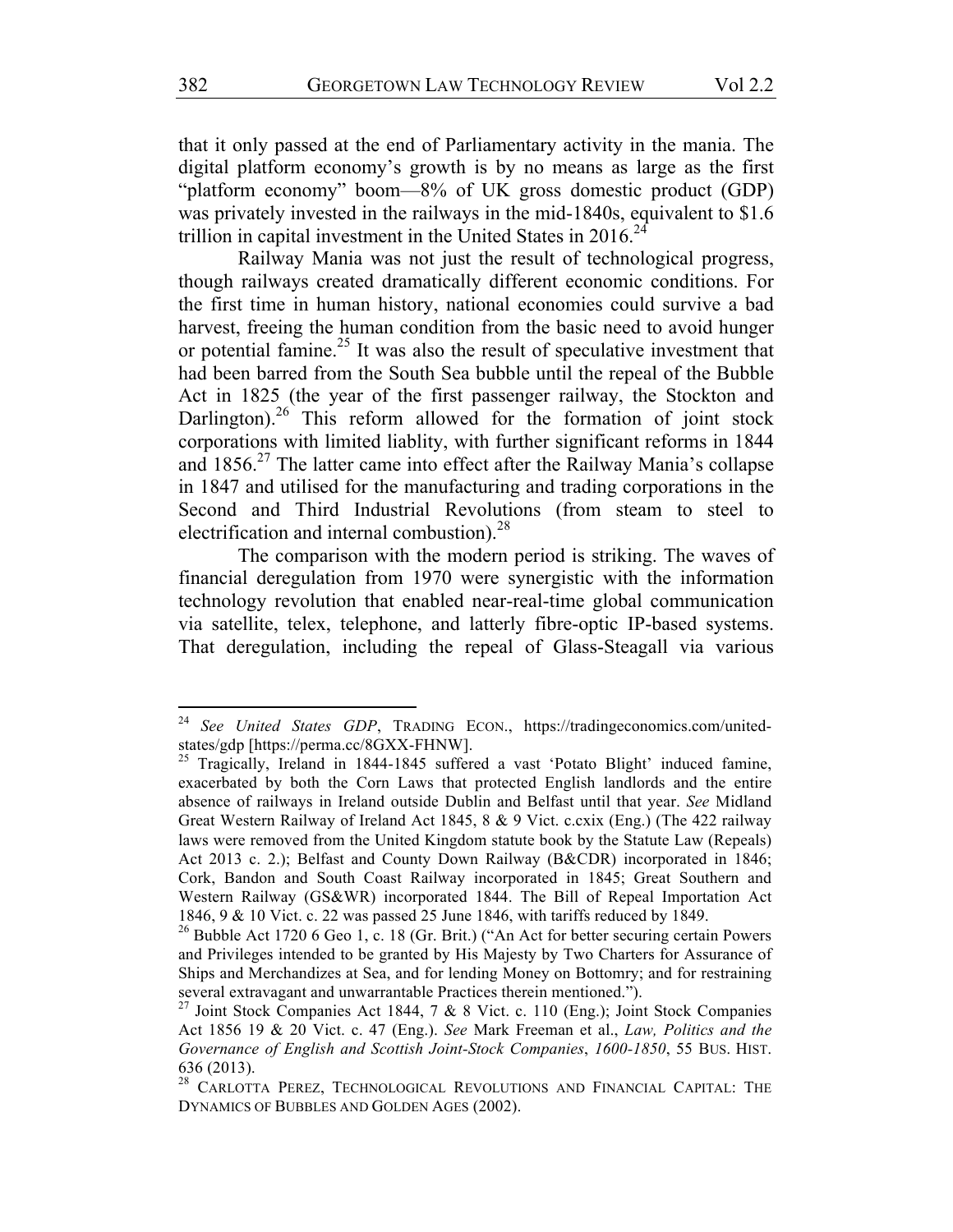reforms in the 1980s and  $1990s<sup>29</sup>$  contributed to the extraordinary Internet ('Dot-Com') bubble of 1998 through 2001.<sup>30</sup> Between March 2000 and October 2002, the NASDAQ index of technology shares in public companies fell in value from \$6.7 trillion to \$1.6 trillion (a fall of  $76\%$ ).<sup>31</sup> The failure to arrest the bubble's causes can be partly laid as a cause of the much larger Great Recession of 2008. The failure to learn from an earlier bubble led to the latter: as with the railways in the 1830s and 1840s, so with the wider economy in 2001 and 2008. In 2008, the shocking claim repeated from the late 1990s was "this time is different"<sup>32—</sup>recalling Alan Greenspan's claim that the stock market in 1996 was "exhibiting irrational exuberance."33

## III. FAKE NEWS: THE PROBLEM WITH NO SOLUTION

If much of the growth of regulation in the nineteenth century concerns physical infrastructure on which the Internet was built in the late twentieth century, many of the twenty-first century problems in platform regulation concern content. The definition of 'fake news' as deliberate propaganda or 'disinformation' was made by the regional and global United Nations rapporteurs on freedom of information in March 2017.<sup>34</sup> This was reiterated in the European Commission High Level Expert Group report of March 12, 2018.<sup>35</sup> The most recent iteration of the 'fake news'

<sup>&</sup>lt;sup>29</sup> The Banking Act of 1933, 12 U.S.C.A. § 227 (West 2018) was partially repealed by the Gramm-Leach-Bliley Act of 1999, Pub. L. 106-102, 113 Stat. 1338.

<sup>30</sup> *See* OM MALIK, BROADBANDITS: INSIDE THE \$750 BILLION TELECOM HEIST (2002) (providing a near-contemporary account of the telecoms bubble).<br> $31$  Chris Caither  $8\%$ 

<sup>31</sup> Chris Gaither & Dawn C. Chmielewski, *Fears of Dot-Com Crash, Version 2.0: Venture Spending Soars, Especially for Web Video. Some Say It's a Lot of Cash Chasing Too Few Ideas*, L.A. TIMES (July 16, 2006), http://articles.latimes.com/2006/jul/16/business/fi-overheat16 [https://perma.cc/GJS8-APRT].

<sup>&</sup>lt;sup>32</sup> See generally CARMEN M. REINHART & KENNETH S. ROGOFF, THIS TIME IS DIFFERENT: EIGHT CENTURIES OF FINANCIAL FOLLY (2009).

<sup>33</sup> Matthew J. Belvedere, *Ex-Fed Chief Greenspan's New Bond Bubble Warning Feels Like 'Irrational Exuberance' Déjà vu*, CNBC (Aug. 4, 2017, 9:40 AM), https://www.cnbc.com/2017/08/04/ex-fed-chief-greenspans-new-bond-bubble-warningfeels-like-irrational-exuberance-deja-vu.html [https://perma.cc/99DA-DGYM].

<sup>34</sup> U.N. Special Rapporteur on Freedom of Opinion and Expression et. al., *Joint Declaration on Freedom of Expression and "Fake News," Disinformation and Propoganda*, U.N. Doc. FOM.GAL/3/17 (Mar. 3, 2017), https://www.osce.org/fom/302796?download=true [https://perma.cc/5TZC-TPM8].

<sup>35</sup> Euro. Comm'n, Directorate-Gen. for Comm. Networks, Content & Tech., *A Multi-Dimensional Approach to Disinformation* (Mar. 12, 2018), https://ec.europa.eu/digitalsingle-market/en/news/final-report-high-level-expert-group-fake-news-and-onlinedisinformation [https://perma.cc/VC93-ET7W].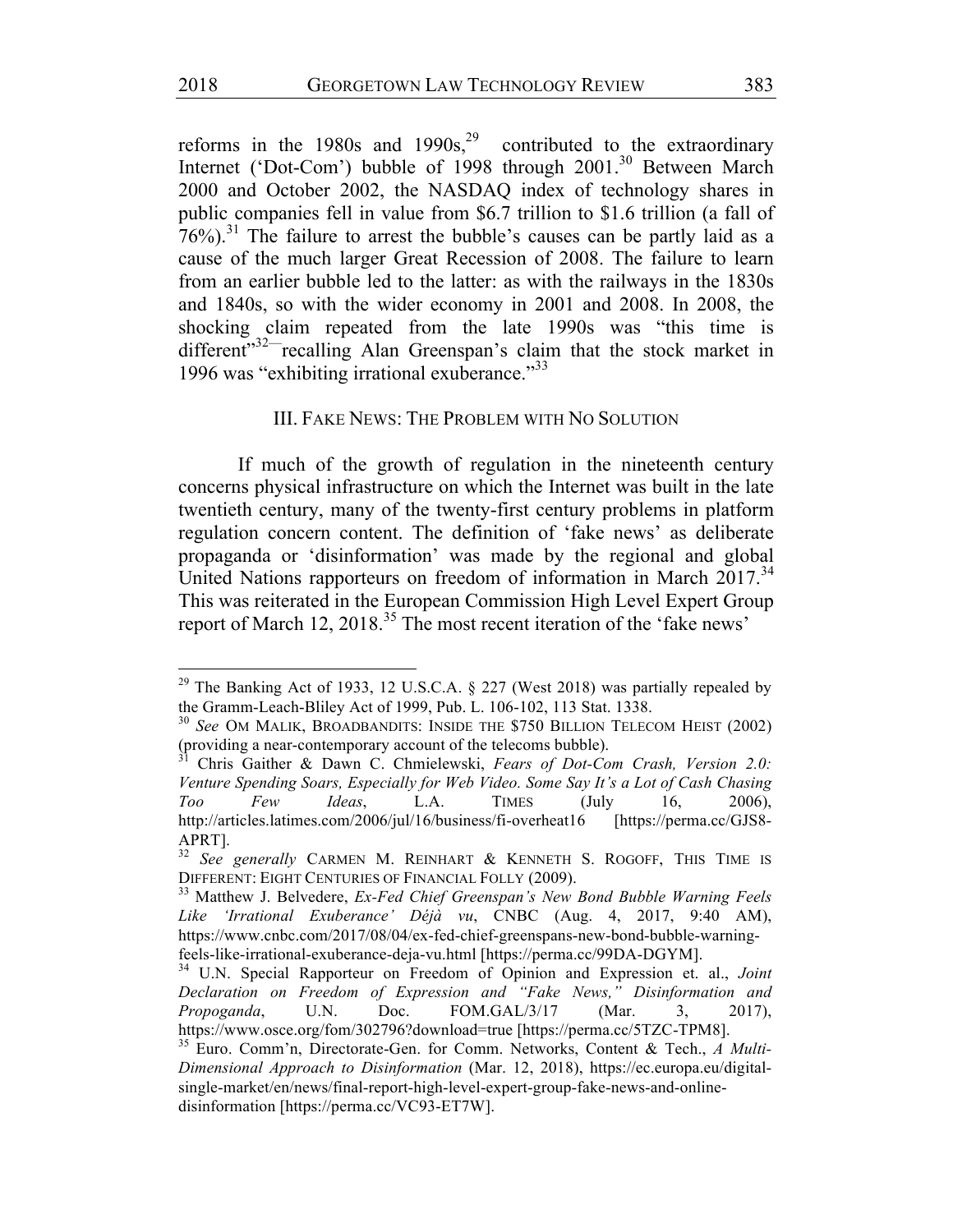problem reached the West in the wake of claims of Russian interference in the 2016 U.S. presidential election and UK referendum on leaving the European Union.<sup>36</sup> The problem of state-sponsored social media inaccuracy was first identified in the Ukraine in 2011, when Russia was accused of deliberately faking news of political corruption.<sup>37</sup> The problem of fake news, however, is as old as the tablets of Hammurabi and almost as difficult to decipher.

The issues implicated by fake news are very complex, and the solutions are drawn from two extremes, which can be represented on a non-intersecting Venn diagram.



There is a vast gulf between commercial speech in newspapers and advertising self-regulation in printed and online publications on the one hand and broadcast content together with electoral spending by political parties on the other. Commercial speech is generally only subject to selfregulation, while broadcast content is typically rigidly regulated by both a broadcast and an electoral regulator.<sup>38</sup> In the UK, these regulators are Ofcom and the Electoral Commission, respectively. Generic regulation

<sup>36</sup> *See* Robert Epstein & Ronald E. Robertson, *The Search Engine Manipulation Effect (SEME) and its Possible Impact on the Outcomes of Elections'*, 112 PROC. NAT'L ACAD. SCI. E4512 (2015) (describing search engine manipulation for election interference).

<sup>37</sup> *See* Sergey Sanovich, *Computational Propaganda in Russia: The Origins of Digital Misinformation* (Oxford Computational Propaganda Research Project, Working Paper No. 2017.3, 2017), http://comprop.oii.ox.ac.uk/wpcontent/uploads/sites/89/2017/06/Comprop-Russia.pdf [https://perma.cc/2339-9EKH].

<sup>38</sup> *See*, *e.g.*, Jessica Elgot, *Brexit: CPS Considers Complaint that Leave Campaigns Misled Voters: Case Argues Vote Leave and Leave. EU Made 'Knowingly Misleading' Assertions of Fact, Including Claim EU Cost UK £350m a Week*, GUARDIAN (Nov. 7, 2016, 7:34 AM), https://www.theguardian.com/politics/2016/nov/07/brexit-cpsconsiders-complaint-that-leave-campaigns-misled-voters [https://perma.cc/K26D-LYA4].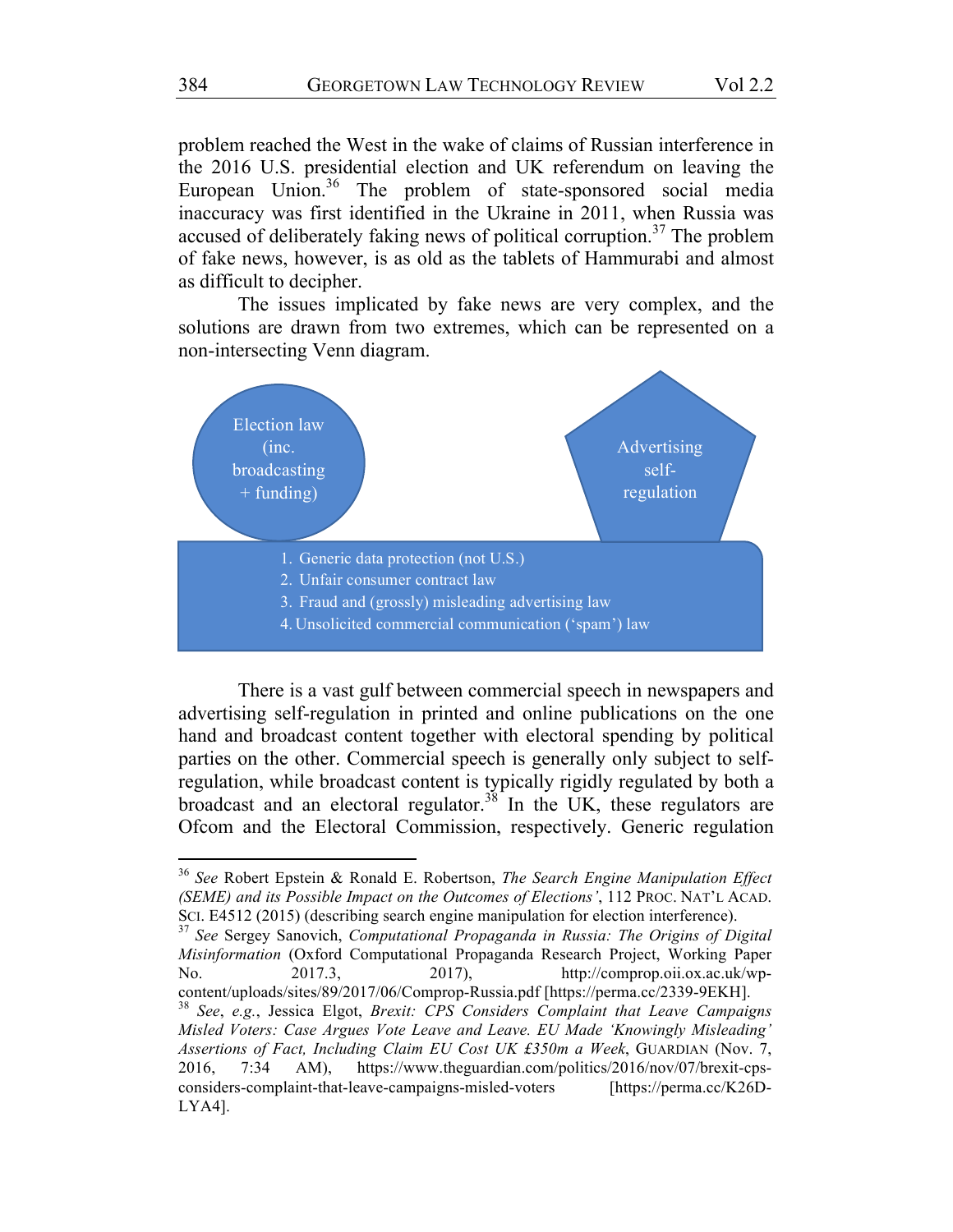applies in varying degrees, especially in the EU context where consumer law is well-developed, especially for online transactions with the e-Privacy<sup>39</sup> and Distance Selling Directive.<sup>40</sup> EU generic privacy law also applies, notably the General Data Protection Regulation.<sup>4</sup>

Case studies can illustrate the problem. The first is egregious but obvious: the editor of the *Daily Telegraph* newspaper (which leans strongly towards the Conservative Party and is owned by non-domiciled billionaires) was fined £30,000 in 2017 by the privacy regulator, the Information Commissioner.<sup>42</sup> for sending unsolicited electoral communications (specifically an email on General Election Day) to approximately 500,000 subscribers to the website. The email implored the recipients to vote for the Conservative Party.<sup>43</sup> Readers may ponder whether a £30,000 fine fits the violation of user consent in providing their email to the Telegraph Group.

The second case is that of Cambridge Analytica's (CA) role in the Brexit referendum. CA is a company that develops psychological warfare (psy-ops) tools for use in election campaigns based on research conducted by British spy agencies in the Cold War.<sup>44</sup> CA was used by the Steve

 

https://web.archive.org/web/20171230210521/http://www.bdinstitute.org/about-

<sup>&</sup>lt;sup>39</sup> Council Directive 2002/58/EC Concerning the Processing of Personal Data and the Protection of Privacy in the Electronic Communications Sector, 2002 O.J. (L 201) 45.

 $40$  Council Directive 97/7/EC on the Protection of Consumers in Respect of Distance Contracts, 1997 O.J. (L 144) 40 (no longer in force, date of end of validity: 06/13/2014, repealed by Council Directive 2011/83/EU amending Council Directive 93/13/EEC and Directive 1999/44/EC of the European Parliament and of the Council and repealing Council Directive 85/577/EEC and Directive 97/7/EC of the European Parliament and of the Council, 2011 O.J. (L 304) 54).

<sup>&</sup>lt;sup>41</sup> Council Regulation 2016/679 on the Protection of Natural Persons with Regard to the Processing of Personal Data and on the Free Movement of Such Data, and repealing Directive 95/46/EC (General Data Protection Regulation) 2016 O.J. (L 119) 59; *See* Nadezhda Purtova, *The Law of Everything. Broad Concept of Personal Data and Overstretched Scope of EU Data Protection Law*, 10 L. INN. & TECH. (forthcoming 2018), https://ssrn.com/abstract=3036355 [https://perma.cc/9QYR-B8W3].

<sup>&</sup>lt;sup>42</sup> Empowered under The Freedom of Information Act 2000 c. 36 § 18 (Eng.) and associated legislation.

<sup>43</sup> *ICO Fines Telegraph Media Group for Election Day Email Campaign*, ICO (Dec. 21, 2015), https://ico.org.uk/about-the-ico/news-and-events/news-and-blogs/2015/12/icofines-telegraph-media-group-for-election-day-email-campaign/ [https://perma.cc/N7LY-FAZV].

<sup>&</sup>lt;sup>44</sup> CA's founder Nigel Oakes founded the Behavioural Dynamics Working Group in 1988, the Behavioural Dynamics Institute (BDi) in 1990, and the Strategic Communication Laboratories in 1993. *See History of Behavioural Dynamics Institute*, BEHAVIOURAL DYNAMICS INST. (Oct. 31, 2016).

us/history/index.html [https://perma.cc/Q5WP-AL8U]; Sharon Weinberger, *You Can't Handle the Truth: Psy-ops Propaganda Goes Mainstream*, SLATE (Sept. 19, 2005, 6:31 AM),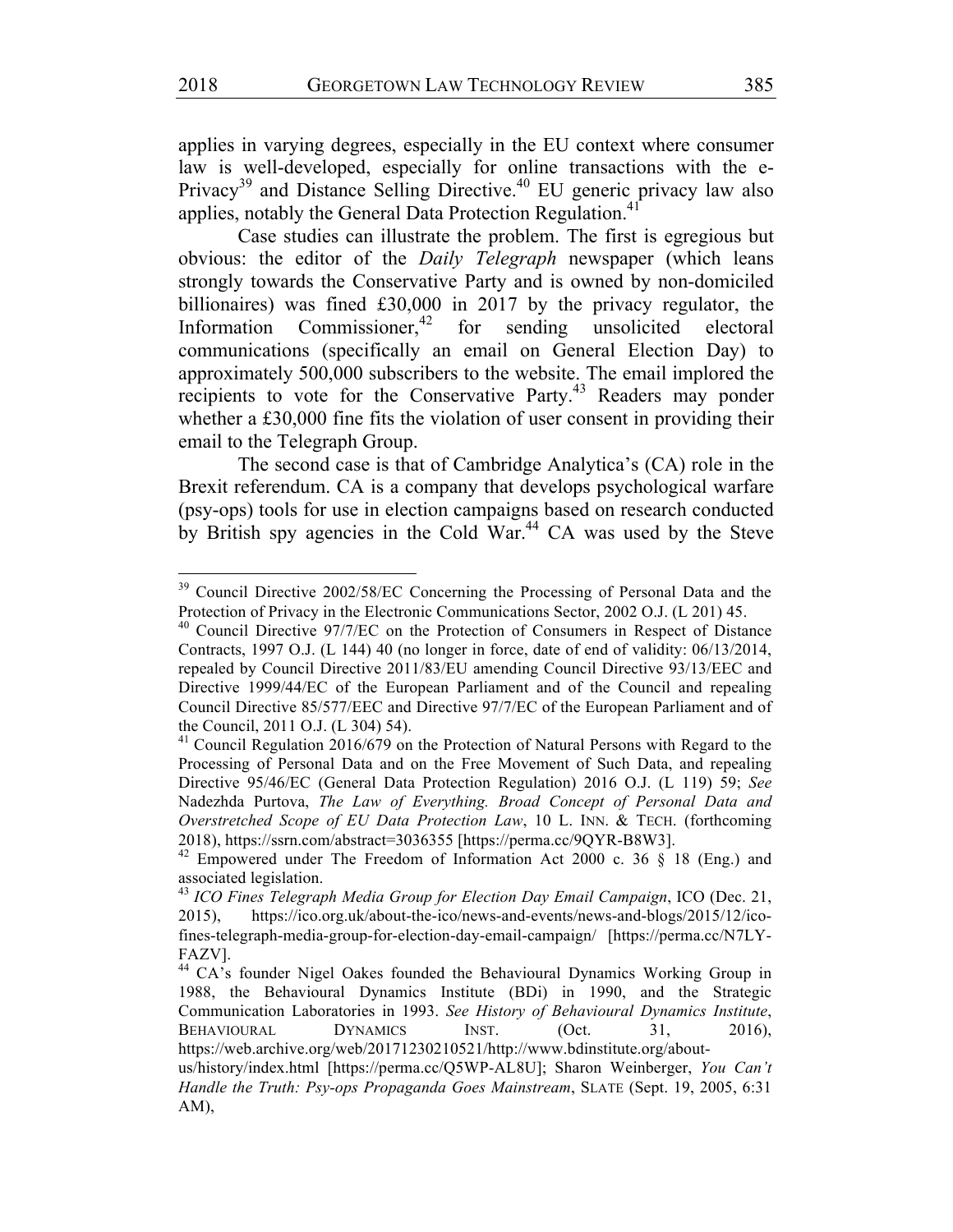Bannon and Mercer alt-right groups to help Nigel Farage's unofficial Vote Leave group, which was also funded by Russian interests via nearbankrupt insurance shill Aaron Banks, whose wife is a Russian national. Investment in social-media targeting was directly funnelled, via CA, to a Canadian web metrics company Aggregate  $IQ<sub>,45</sub>$  Vote Leave. There were also two extremely unusual investments by a 23-year-old Brighton University student, Darren Grimes, who gave £625,000 and the Northern Ireland Democratic Unionist Party, which donated £400,000.<sup>4647</sup> This amount—over £1,000,000—was spent in the last week before the referendum with the Canadian company. Some studies suggest a million potential swing voters were impacted by the Facebook misinformation campaign in which the Canadian company targeted potentially gullible undecided voters with known falsehoods about UK membership of the European Union.<sup>48</sup> CA's actions are being slowly investigated by the Electoral Commission.49

In the latter case, the Electoral Commission requires the cooperation of companies that are non-domestic; all of whom are except Cambridge Analytica. It is also dealing with targeted social media profiling rather than standard electoral expenditure in qualifying media,

<u> 1989 - Andrea Stationen, Amerikaansk politiker († 1989)</u>

<sup>46</sup> Carole Cadwalladr, *Electoral Body Rejcts Claim by Vote Leave that it Allowed Donations: Electoral Commission Denies Assertion by Group's Former Chief that it Sent Letter Permitting Payments to Other Anti-EU Campaigns*, GUARDIAN (Nov. 25, 2017, 4:00 PM), https://www.theguardian.com/politics/2017/nov/25/electoral-body-rejectsclaim-by-vote-leave-that-it-allowed-donations [https://perma.cc/CQ5V-FCBM] (providing this election analysis).

Northern Ireland electoral donations can be made anonymously as a result of past terrorist financing of political parties and the 1998 peace agreement that essentially adopted a "don't ask don't tell" attitude to political funding. *See*, *e.g.*, 638 Parl Deb HC (2018) col. 259-260 (UK), https://hansard.parliament.uk/commons/2018-03- 21/debates/3D25C28E-9619-4E3C-99E3-

1AD565870B54/PoliticalPartiesLoansAndDonations [https://perma.cc/D86D-4WX5]. <sup>48</sup> *Id.*

<sup>49</sup> Press Release, Electoral Comm'n, Electoral Commission Statement Regarding Vote Leave Limited, Mr. Darren Grimes and Veterans for Britain Limited (Nov. 20, 2017), https://www.electoralcommission.org.uk/i-am-a/journalist/electoral-commission-mediacentre/news-releases-donations/electoral-commission-statement-regarding-vote-leavelimited,-mr-darren-grimes-and-veterans-for-britain-limited [https://perma.cc/44R6- AUE2].

http://www.slate.com/articles/news\_and\_politics/dispatches/2005/09/you\_cant\_handle\_t he\_truth.html [https://perma.cc/35D8-A7NU] (explaining the pioneering analysis of their role in psyops).

<sup>45</sup> Digital, Culture, Media & Sport Committee, *Evidence from Christopher Wylie, Cambridge Analytica Whistle-*Blower (Mar. 28, 2018), https://www.parliament.uk/business/committees/committees-a-z/commons-select/digitalculture-media-and-sport-committee/news/fake-news-evidence-wylie-correspondence-17- 19/ [https://perma.cc/E3TY-2UZW].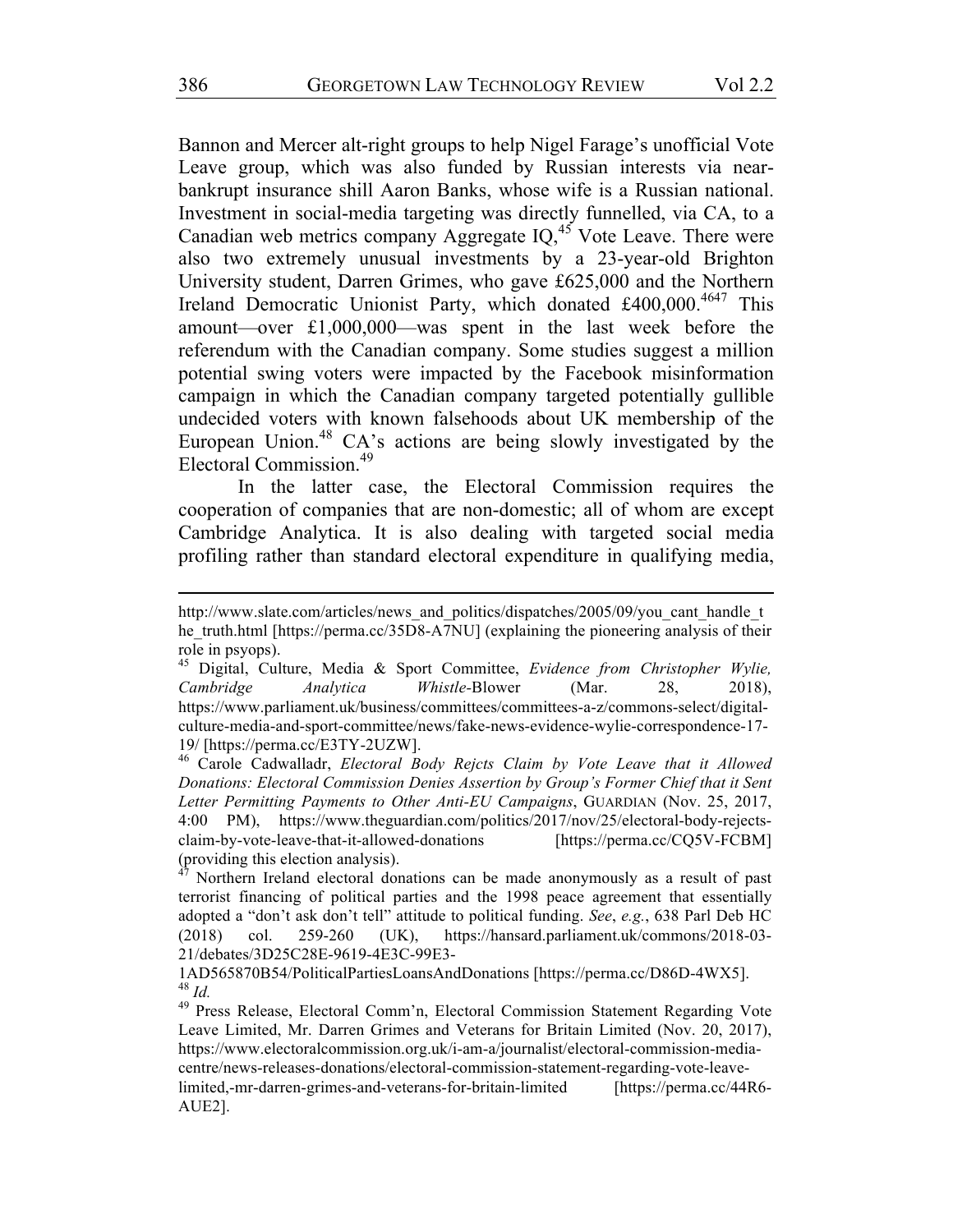such as outdoor posters or newspaper adverts. UK electoral law does not permit any type of television or radio advertising by political parties.<sup>50</sup> Separately, the Information Commissioner (ICO) is examining whether CA abused the consent of Facebook and other identities which it targeted in its search for gullible undecided voters. $51$ 

Electoral laws are national by nature (even for the European Parliament with some reservations), but the European Union recognized the trans-national character of the law in a 2017 communication and the establishment of a High Level Expert Group on fake news in  $2018^{52}$ However, the latter was given approximately five weeks from its first meeting on January 15 to an internal drafting deadline of February 23 to arrive at its conclusions. Stunningly, the thirty-eight experts hit their deadline and published on March  $12<sup>53</sup>$  Their recommendations were claimed as self-regulation using Codes of Practice, to which Google, Facebook, and Twitter signed up:

[A] self-regulatory approach based on a clearly defined multi-stakeholder engagement process, framed within a binding roadmap for implementation, and focused on a set

<sup>50</sup> Communications Act 2003 §§ 319(2)(c), 320, 333, sch. 12, ¶ 18 (Eng.); ROYAL CHARTER FOR THE CONTINUANCE OF THE BRITISH BROADCASTING CORPORATION, 2016, Cm 9365; Representation of the People Act 1983 §§ 66A, 92–93 (amended by Political Parties, Elections and Referendums Act 2000 § 144). *See Rules on Party Political and Referendum Broadcast*, OFCOM (Apr. 3, 2017), https://www.ofcom.org.uk/tv-radio-andon-demand/broadcast-codes/broadcast-code/section-six-elections-referendums for details [https://perma.cc/MR2G-DUKU].

 $51$  363 Parl Deb HC (2018) Q.895, http://data.parliament.uk/writtenevidence/committeeevidence.svc/evidencedocument/digi tal-culture-media-and-sport-committee/fake-news/oral/79824.html

<sup>[</sup>https://perma.cc/5MR9-KU5R] ("Our investigation is comprehensive. It is a high priority for my office. I have about 10 people working on the investigation full time. It involves more than 30 organisations—social media platforms, as well as data analytics companies like Cambridge Analytica—and political campaigns and parties."); *see also* Elizabeth Denham, Information Commissioner (ICO), ICO Opening Remarks - The Committee on Civil Liberties, Justice and Home Affairs (LIBE) of the European Parliament - Hearing on the Facebook/Cambridge Analytica Case (June 4, 2018), https://ico.org.uk/media/about-the-ico/documents/2259093/ico-opening-remarks-ep-libefacebook-cambridge-analytica-20180604.pdf [https://perma.cc/26CD-6AA2].

<sup>52</sup> *Experts Appointed to the High-Level Group on Fake News and Online Disinformation*, EUROPA (Jan. 12, 2018), https://ec.europa.eu/digital-single-market/en/news/expertsappointed-high-level-group-fake-news-and-online-disinformation [https://perma.cc/33TF-EZQ9].

<sup>53</sup> Euro. Comm'n, Directorate-Gen. for Comm. Networks, Content & Tech., *A Multi-Dimensional Approach to Disinformation* (Mar. 12, 2018), https://ec.europa.eu/digitalsingle-market/en/news/final-report-high-level-expert-group-fake-news-and-onlinedisinformation [https://perma.cc/5NWN-6EJR].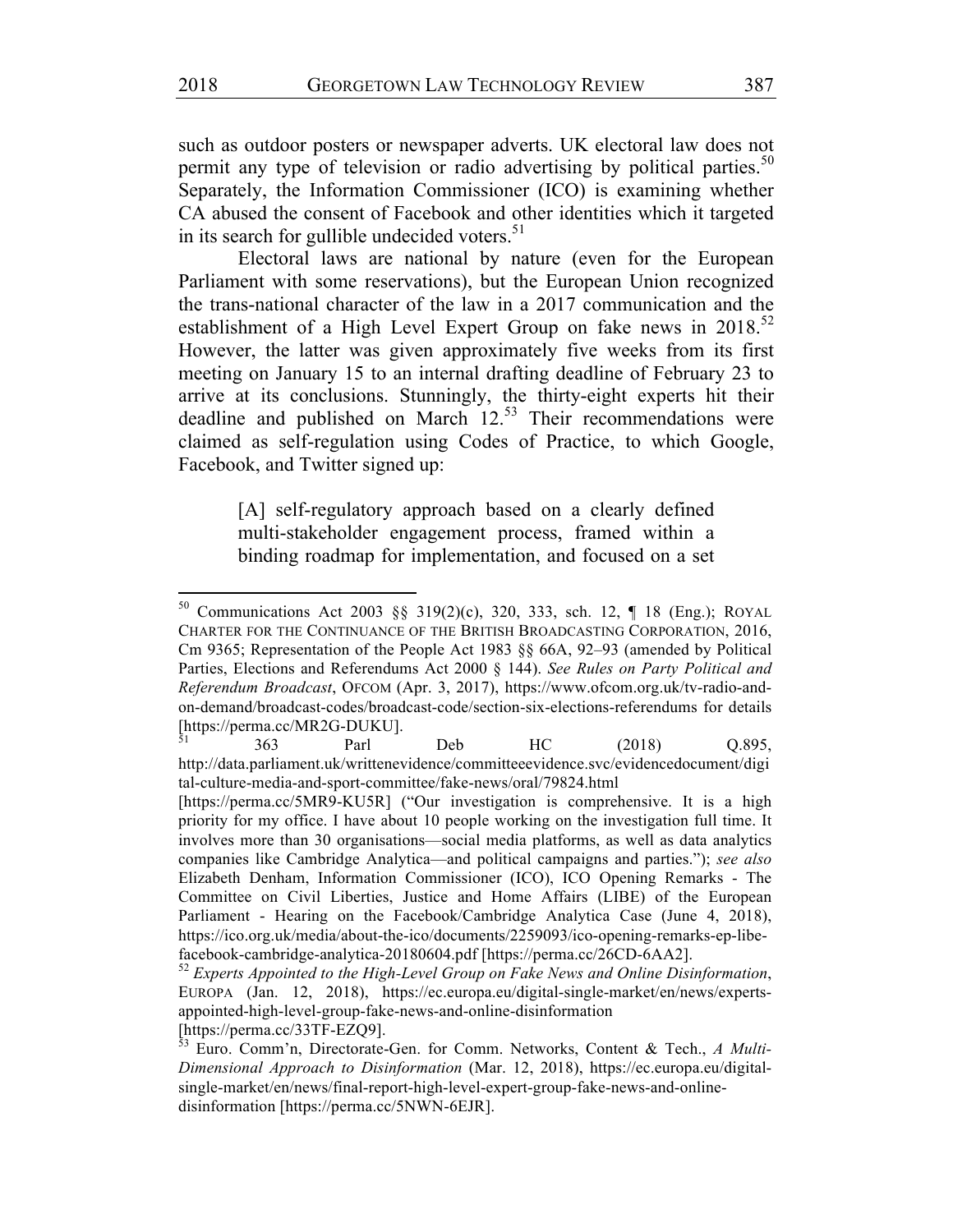of specific actions. All relevant stakeholders . . . are called upon to commit to a Code of Practices. This Code should reflect stakeholders' respective roles and responsibilities.<sup>54</sup>

The European Commission then asked for multi-stakeholder monitoring of whether the Codes are sufficient and "recommend[ed] establishing a Coalition representing the relevant stakeholders for the purpose of elaborating such a Code of Practices and ensuring its implementation and continuous monitoring and review."<sup>55</sup> The government role is restricted to monitoring self-regulation: "by March 2019, consider options that may include additional fact-finding and/or additional policy initiatives, using any relevant instrument, such as competition instruments or mechanisms to ensure a continuous monitoring and evaluation of self regulatory measures."<sup>56</sup>

Note also that leading research from the London School of Economics and Oxford Internet Institute in the  $UK^{57}$  and Harvard University Berkman Center in the United States,<sup>58</sup> produced no workable comprehensive definition of fake news (thus proving it to be a contextual term or political slogan), though many interesting insights into its propagation were observed.

The relatively trivial reform that can be made to combat disinformation is to make it illegal to knowingly distort information and broadcast it to the public during electoral campaigns; and it is this law which was reformed in Germany and France in  $2017^{59}$  However, simply banning misinformation does not address non-affiliated campaigns by non-traditional political parties, nor does it deal with periods other than official elections. Russian propaganda, for instance, aims to construct a false narrative; create chaos and confusion in the perceptions of the broad, lesser-educated populace; and ensure truth and deception are equal in the worldviews of the non-politically engaged populace. This strategy does

<sup>54</sup> *Id.* at 7.

<sup>55</sup> *Id.*

<sup>56</sup> *Id.* at 36.

<sup>57</sup> *See* DAMIAN TAMBINI, FAKE NEWS: PUBLIC POLICY RESPONSES, LSE MEDIA POL'Y PROJECT (Mar. 2017),

http://eprints.lse.ac.uk/73015/1/LSE%20MPP%20Policy%20Brief%2020%20-

<sup>%20</sup>Fake%20news\_final.pdf [https://perma.cc/5WWW-LRCL]; Philip N. Howard et al., Creativity and Critique: Gap Analysis of Support for Critical Research on Big Data (July 15, 2016) (unpublished research note), http://dx.doi.org/10.2139/ssrn.2822389 [https://perma.cc/ER53-YC53].

<sup>&</sup>lt;sup>58</sup> ROBERT FARIS ET AL., PARTISANSHIP, PROPAGANDA, AND DISINFORMATION: ONLINE MEDIA AND THE 2016 U.S. PRESIDENTIAL ELECTION, BERKMAN KLEIN CTR. (Aug. 21, 2017), https://ssrn.com/abstract=3019414 [https://perma.cc/K45Y-SLXW].

<sup>59</sup> Fiedler, *supra* note 8.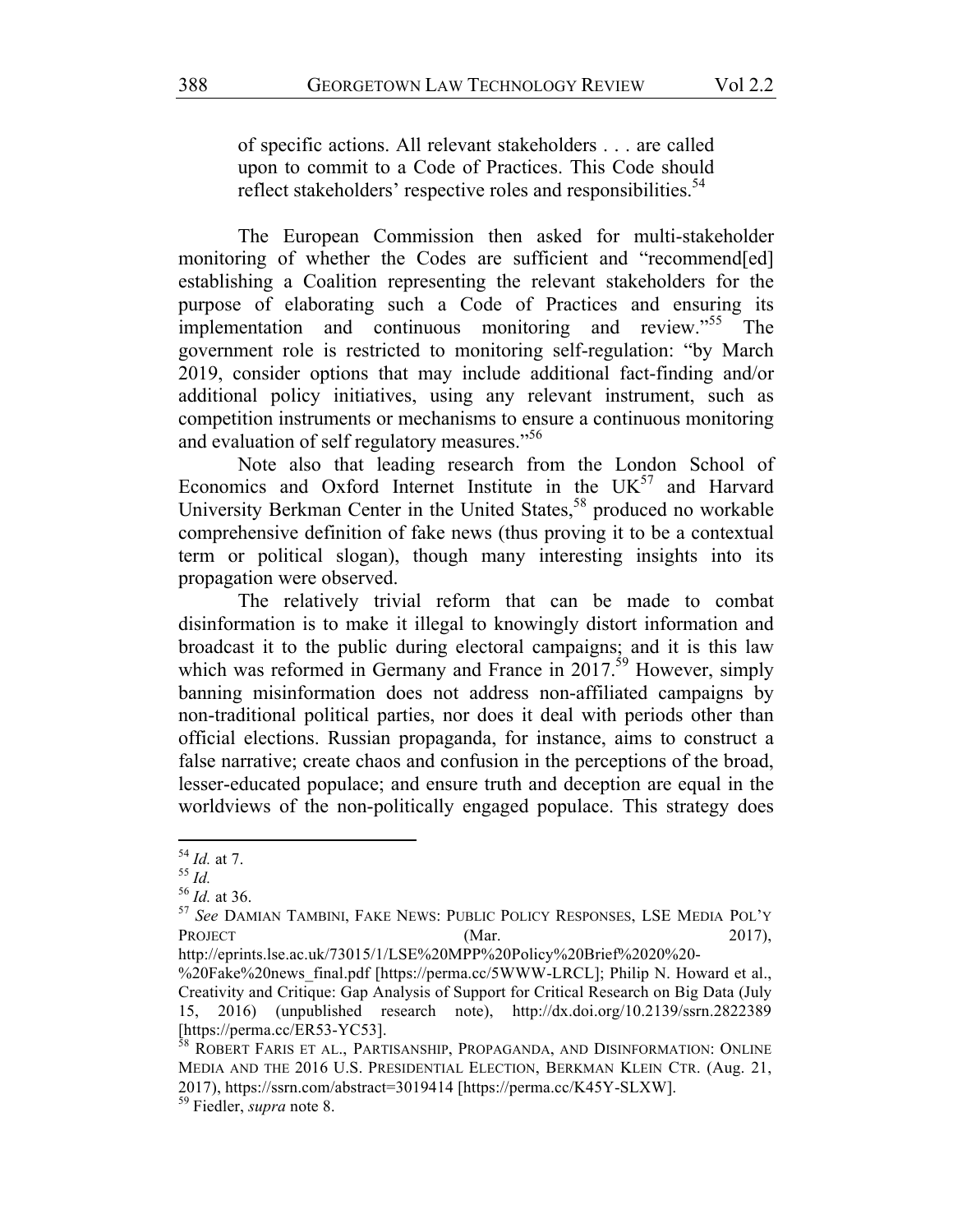not require electoral periods or political parties to manifest on social media. With this mindset, the bad actor simply requires some 'alt-right' subversion and an audience prone to conspiracy theories. It is therefore not just social media and far-right broadcasting but also charities and nongovernmental organizations (NGOs) which can be the cause of intentional 'fake news'.

Preventing public debate by NGOs is a tactic deployed by Putin's Russia and many other less democratic states to prevent foreign, notably U.S.-financed, NGOs from arguing for anti-corruption campaigns, as they did in the Ukraine. The 'colours revolutions'—fostered and partially financed by the Central Intelligence Agency in the late 2000s (orange in Ukraine, yellow or red in Georgia)—led governments to pass legislation that prevents such movements from being financed. $60$  To adopt similar legislation in democratic Western nations in order to combat Russian state-inspired revenge propaganda is a similarly unattractive speechlimiting tactic. Moreover, withdrawing tax-exempt status from NGOs and charities which engage in political lobbying would place the regulator in the position of regulating speech. This has been an issue in the UK since the Lobbying Act 2014 put the Charities Commission in exactly the unenviable position of banning charities from lobbying for environmental, social, and peace objectives.<sup>61</sup>

Disinformation, thus, exposes an interesting and challenging divergence of regulations imposing fairness requirements.<sup>62</sup> These divergences limit states to strengthening electoral law and to reinvigorating often moribund electoral regulators. The alternatives are to make all commercial and NGO advertising subject to general rules, thus wildly expanding electoral law, or to extend broadcasting law. Broadcast advertising is either state regulated or, as in the UK, co-regulated under strict regulatory supervision. $63$  To extend such advertising limits to the Internet—even if only to major Internet platforms and newspaper websites—would be a political impossibility given the lobbying strength of the traditional media over traditional politicians. As Vint Cerf puts it:

<sup>61</sup> *See* HOUSE OF LORDS, LIBRARY NOTE, LOBBYING AND POLITICAL CAMPAIGNING: CHARITIES AND TRADE UNIONS, Aug. 2, 2016, LLN 16/041, at 2, http://researchbriefings.files.parliament.uk/documents/LLN-2016-0041/LLN-2016-

<sup>60</sup> *See* EVGENY FINKEL & YITZHAK M. BRUNDY, COLOURED REVOLUTIONS AND AUTHORITARIAN REACTIONS (2013).

<sup>0041.</sup>pdf [https://perma.cc/6RCR-EJA7]; Kirsty Weakley, *Charities 'Outraged' After Government Rejects Calls to Amend Lobbying Act*, CIVILSOCIETY (Sept. 15, 2017), https://www.civilsociety.co.uk/news/charities-outraged-after-government-rejects-callsto-amend-lobbying-act.html [https://perma.cc/FDD6-7RBU].

<sup>62</sup> Christopher Marsden, *Looming Battles in Britain: Fairness Regulations Meet the Marketplace* 12 MEDIA STUD. J. 80 (1998).

<sup>63</sup> MARSDEN, *supra* note 12, at 151–52.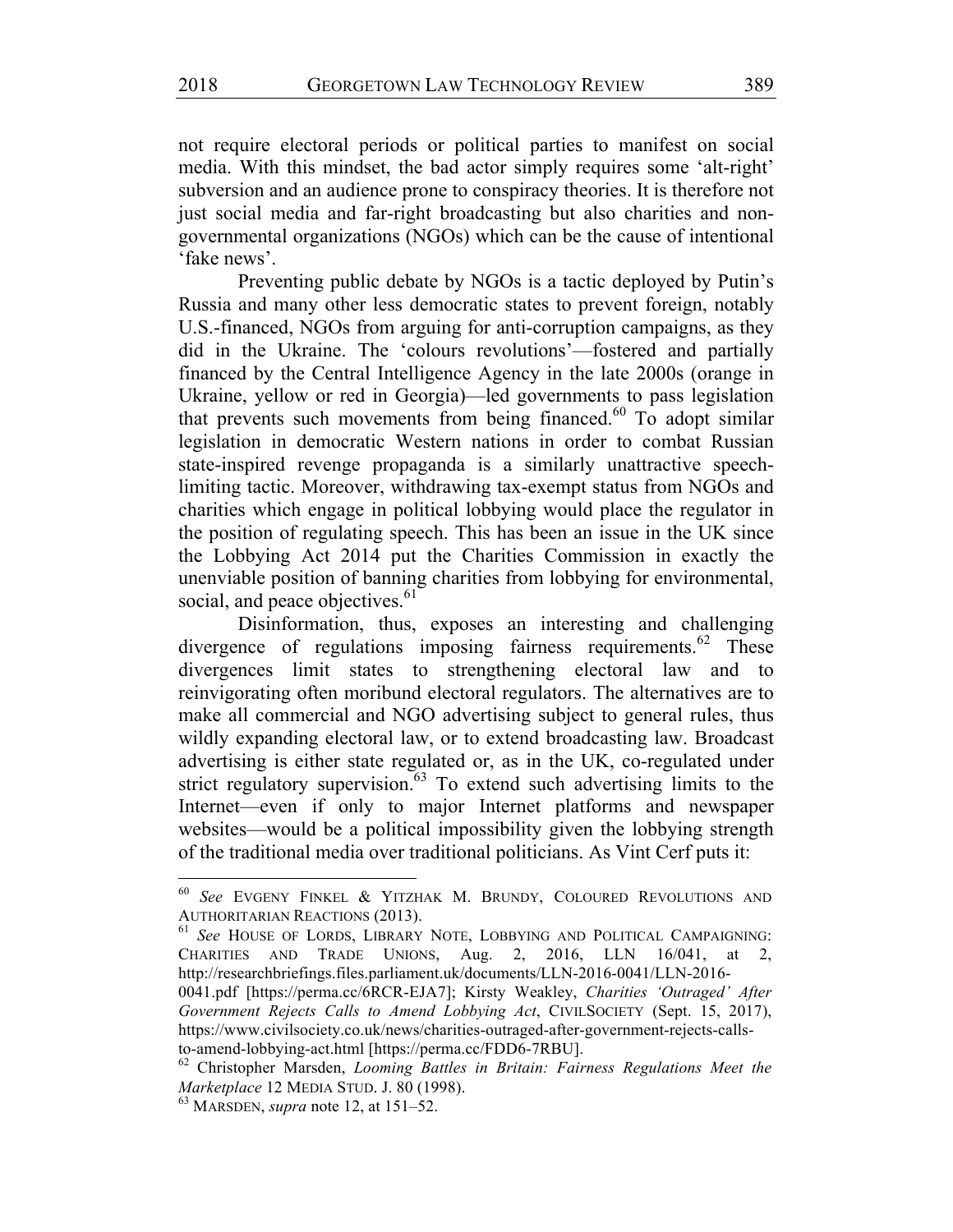The technical community has the opportunity to produce tools that can be used by Internauts everywhere to separate quality information from dross, but the application of those tools falls to individual users willing to exercise critical thinking to get at the facts. $64$ 

There is no comprehensive solution to the disinformation problem. In the UK, whose print media is notoriously right-wing, this is hardly a novelty. In 1922, *The Daily Mail* published a forged letter, ostensibly from the Soviet government to the UK Labour Party, in order to destroy Labour's electoral ambitions. This politically explosive episode became known as the "Zinoviev affair" and continues to resound in British politics today.<sup>65</sup> Ninety years later, the Parliament-appointed Leveson Inquiry concluded the first part of its "Inquiry into the culture, practices and ethics of the press" by recommending comprehensive co-regulatory press regulation reform.66 This has not been carried out despite a legislative provision in 2013. The newspaper press' outrageous partisanship continued in the 2015 and 2017 elections, as well as the 2016 referendum.<sup>67</sup> In March 2018, the British government cancelled Part 2 of the Leveson Inquiry into police collusion with the national newspaper industry despite widespread evidence of continued criminality and corruption in public office for over two decades.<sup>68</sup> Disinformation by the existing print press is tolerated and encouraged by lack of regulation, alongside claimed interest in the effects of social media falsity. Prospects for reform are vanishingly weak.

<sup>64</sup> Vinton G. Cerf, *Can Liberty Survive the Digital Age?*, 60 COMM. ACM 7 (2017).

<sup>65</sup> *See* John Ferris & Uri Bar-Joseph, *Getting Marlow to Hold His Tongue: The Conservative Party, the Intelligence Services and the Zinoviev Letter*, 8 INTELL. & NAT'L SEC. 100 (1993).

<sup>66</sup> LORD JUSTICE LEVESON, AN INQUIRY INTO THE CULTURE, PRACTICES AND ETHICS OF THE PRESS (Nov. 29, 2012) (UK), https://www.gov.uk/government/publications/levesoninquiry-report-into-the-culture-practices-and-ethics-of-the-press [https://perma.cc/9JTP-RZZP].

<sup>67</sup> *See* J. Green, *British Election Study: The Politics of Competence-Paries, Public Opinion and Voters*, ECON. & SOC. RES. COUN'L. (Sept. 2017), http://gtr.ukri.org/publication/overview?outcomeid=5aa9110a25f396.35296039&projectr ef=ES/K005294/1 [https://perma.cc/CNJ3-RC4A].

<sup>68</sup> Graham Johnson, *Hack Attack and Kompromat: Tony Blair's Government Under Sunday Times Surveillance*, BYLINE (Mar. 8, 2018), https://www.byline.com/project/90/article/2080 [https://perma.cc/GZJ8-SMKU].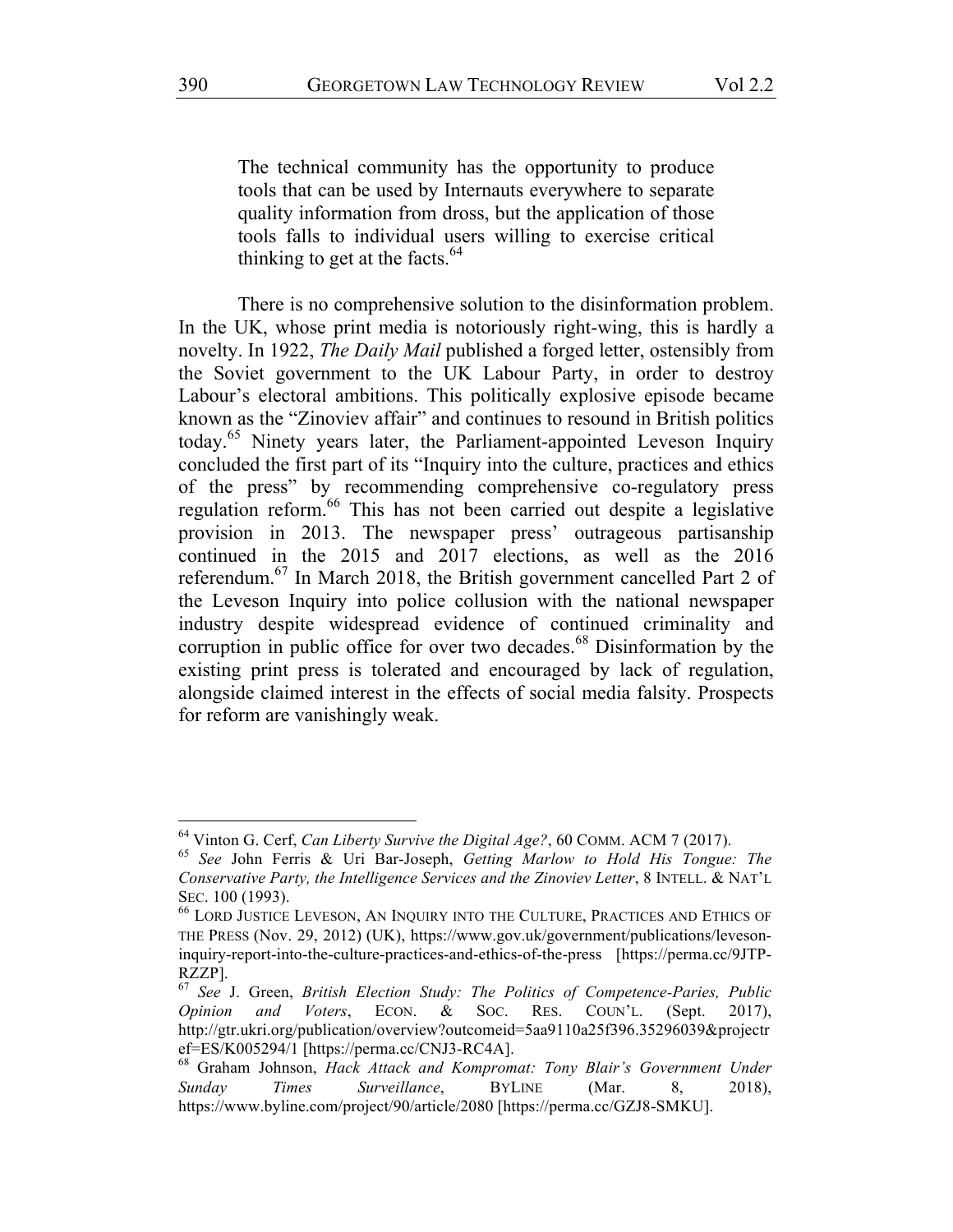## IV. PROSUMERISM AND PRIVACY: THE PORTARLINGTON EFFECT

U.S. platforms operate in the European Union under regulation imposed by European law. This is known in U.S. legal scholarship as the "Brussels effect," whereby consumer data protection, and even competition law, is aligning globally to a *de facto* European standard that neglects the regulatory fragmentation of the European Union.<sup>69</sup> Observers are aware that one of the twenty-eight Member States is about to "Brexit," subject to successful negotiation of its retreat from European law's "acquis communitaire." However, there is a major regulatory alignment problem that is not cited in either Brussels or London.<sup>70</sup> That is what I term the "Portarlington effect."

Separate the rhetoric from reality: it is the U.S. federal and state authorities and litigants in court which have far more vigorously pursued Facebook, Google, and others for their failures to guarantee users' privacy. In 2012, Google settled a \$22.5 million case brought by the Federal Trade Commission (FTC) involving the tracking of cookies of Safari browser users.<sup>71</sup> Before that, in 2011, Google reached an \$8.5 million settlement with the FTC for privacy breaches involving Google Buzz. Two months after the Google Buzz settlement, Facebook settled a class action with a \$20 million payment into a compensation fund that—as with the Google Buzz settlement—largely funded privacy advocacy and education groups.<sup>72</sup> In 2012, both companies agreed to settle privacy complaints and allow FTC privacy audits of their products for a twentyyear period.73 It is noteworthy that the Irish Data Protection Commissioner did not fine either company a single Euro in either of the cases highlighted above, both of which were examined at length in the famous *Schrems*

<sup>69</sup> Bert-Jaap Koops, *The Trouble with European Data Protection Law*, 4 INT'L PRIVACY & DATA L. 250 (2014) ("The trouble with European data protection law, as with Alfred Hitchcock's Harry, is that it is dead.").

<sup>70</sup> *See* David Erdos, *European Data Protection Regulation and Online New Media: Mind the Enforcement Gap*, 43 J.L. & SOC'Y 534 (2016).

<sup>&</sup>lt;sup>71</sup> United States v. Google Inc., No. CV 12-04177 SI, 2012 WL 5833994 (N.D. Cal. Nov. 16, 2012). *See* Lauren-Kelly Devine, *Court Approves Google's Privacy Settlement*, REG. REV. (Nov. 27, 2012), https://www.law.upenn.edu/blogs/regblog/2012/11/27-devine-ftcgoogle.html [https://perma.cc/WJT3-NXRN].

<sup>72</sup> Fraley v. Facebook, Inc., 830 F. Supp. 2d 785 (N.D. Cal. 2011). *See* Christopher T. Marsden, *Fraley v. Facebook, Inc. - \$20m Settlement for Private Education/Research of Social Media Users*, REGULATING CODE (Jan. 26, 2013), http://regulatingcode.blogspot.co.uk/2013/01/fraley-v-facebook-inc-20m-settlement.html [https://perma.cc/5ALM-CQFJ].

<sup>73</sup> *See* BROWN & MARSDEN, *supra* note 5, at 134, 188 (providing analysis of the FTC privacy cases).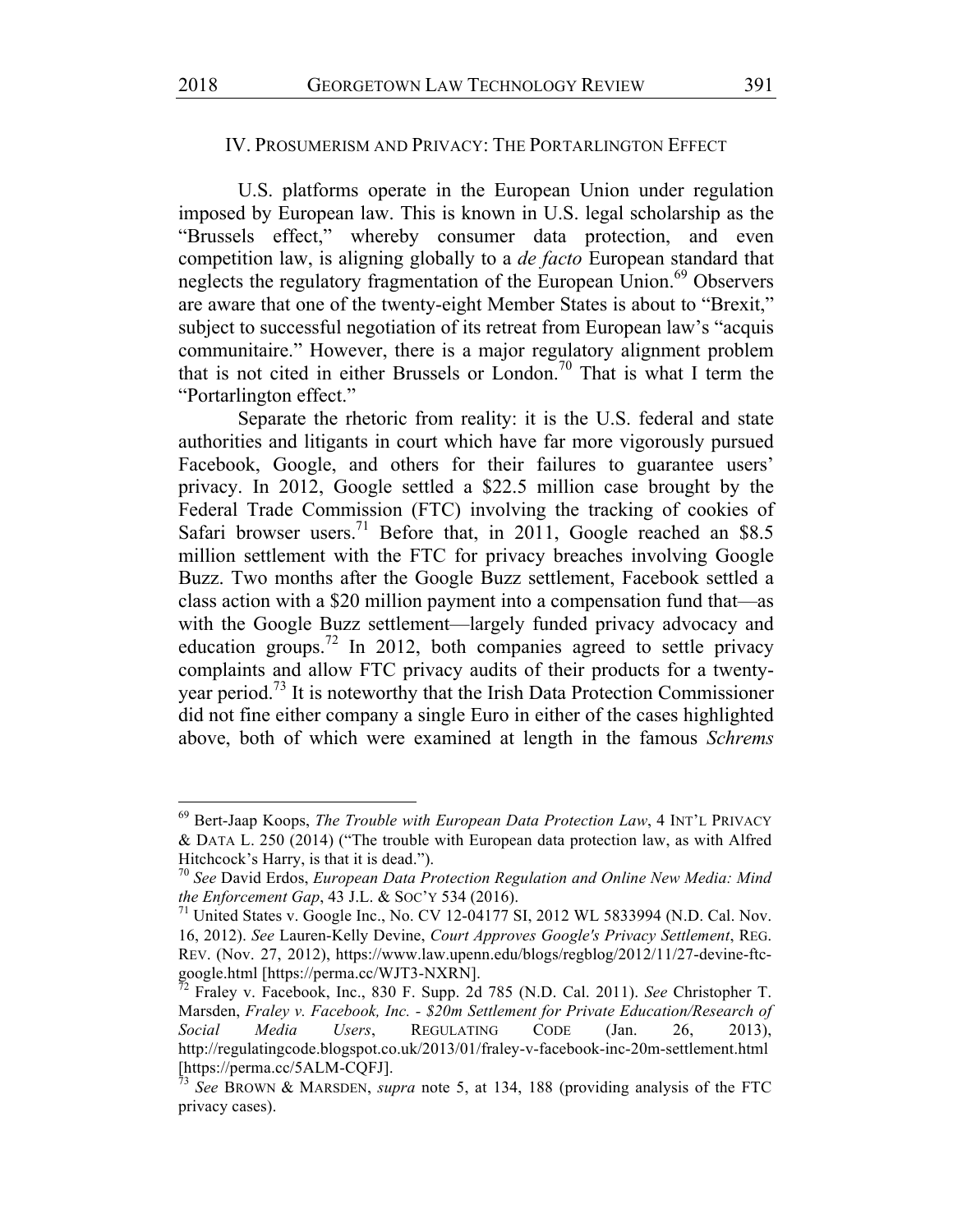European Court of Justice cases of  $2015$  and  $2017<sup>74</sup>$  Sector-specific regulation of social networking already exists *de facto* in the United States, while European member states wring their hands on the sidelines as 'flag of convenience' national regulators in Luxembourg and Ireland provide inadequate oversight.<sup>75</sup>

For European data protection law purposes, U.S. multinationals are required to establish a legal presence in the European Union if they choose to process European citizens' data (which, in practice, affects any Internet company of significant size).<sup>76</sup> Many establish themselves in the Republic of Ireland, a small economy with strong socioeconomic and cultural links to the United States. The Republic achieved fast economic growth based on minimal regulations; so much so it was nicknamed the "Celtic Tiger."<sup>77</sup> It became the European base, for data protection purposes, of Google, Apple, Facebook, and many other U.S. multinationals.<sup>78</sup>

Portarlington is a small town built on a railway and canal junction in the middle of the Republic of Ireland. It is an inconsequential place of pebble-dashed houses, with twenty-eight public houses and not a single cinema or cultural space.<sup>79</sup> As this poll took place, the entire Irish Data Protection Commissioner (IDPC) office was uprooted from Dublin to the Portarlington.<sup>80</sup> The thirty or so staff were to move as one, but

<u> 1989 - Johann Barn, mars eta bainar eta politikaria (h. 1989).</u>

headquarters above a 7-Eleven in a Virginia exurb and you'll get the idea.").

<sup>74</sup> Case C-362/14, Schrems v. Data Protection Comm'r, 2015 E.C.L.I. 650 (Grand Chamber); *see also* Case C-498/16, Schrems v. Facebook Ireland Ltd., 2018 E.C.L.I. 863 (3d Chamber).

<sup>75</sup> Erdos, *supra* note 70.

<sup>76</sup> Cedric Ryngaert, *Symposium Issue on Extraterritoriality and EU Data Protection*, 5 INT'L DATA PRIVACY L. 221 (2015).

 $77$  The low tax economy attracted German and then U.S. inward investment from the 1960s onwards, making the Republic known as the "mouse capital of Europe" due to low cost manufacturing based around Knock Airport tax/duty free zone. *See* MERVYN O'DRISCOLL, IRELAND, WEST GERMANY AND THE NEW EUROPE, 1949-73: BEST FRIEND AND ALLY? (2018).

<sup>78</sup> BROWN & MARSDEN, *supra* note 5, at 134–35.

<sup>79</sup> Levine & Robert, *Behind the European Privacy Ruling That's Confounding Silicon Valley*, N.Y. TIMES (Oct. 9, 2015), https://www.nytimes.com/2015/10/11/business/international/behind-the-europeanprivacy-ruling-thats-confounding-silicon-valley.html [https://perma.cc/H4EF-JHMJ] ("[A] Centra minimart in the Irish countryside. 'This is the Irish Data Protection Commissioner who is in charge of Facebook, Dropbox, LinkedIn, Google — all the big names,' he [Schrems] says. 'It's in a cool place called Portarlington with about 5,000 people.' The Irish Data Protection Commissioner has its office — pause — 'there,' Schrems said, pointing to the floor above the market. (The organization moved some of its operations to Dublin this year.) Imagine if the Federal Trade Commission had its

<sup>80</sup> Angelique Carson, *Billy Hawkes: Blue Eyes and a Global Sway*, IAPP (Sept. 10, 2014), https://iapp.org/news/a/billy-hawkes-blue-eyes-and-a-global-sway/ [https://perma.cc/UF9S-ME92].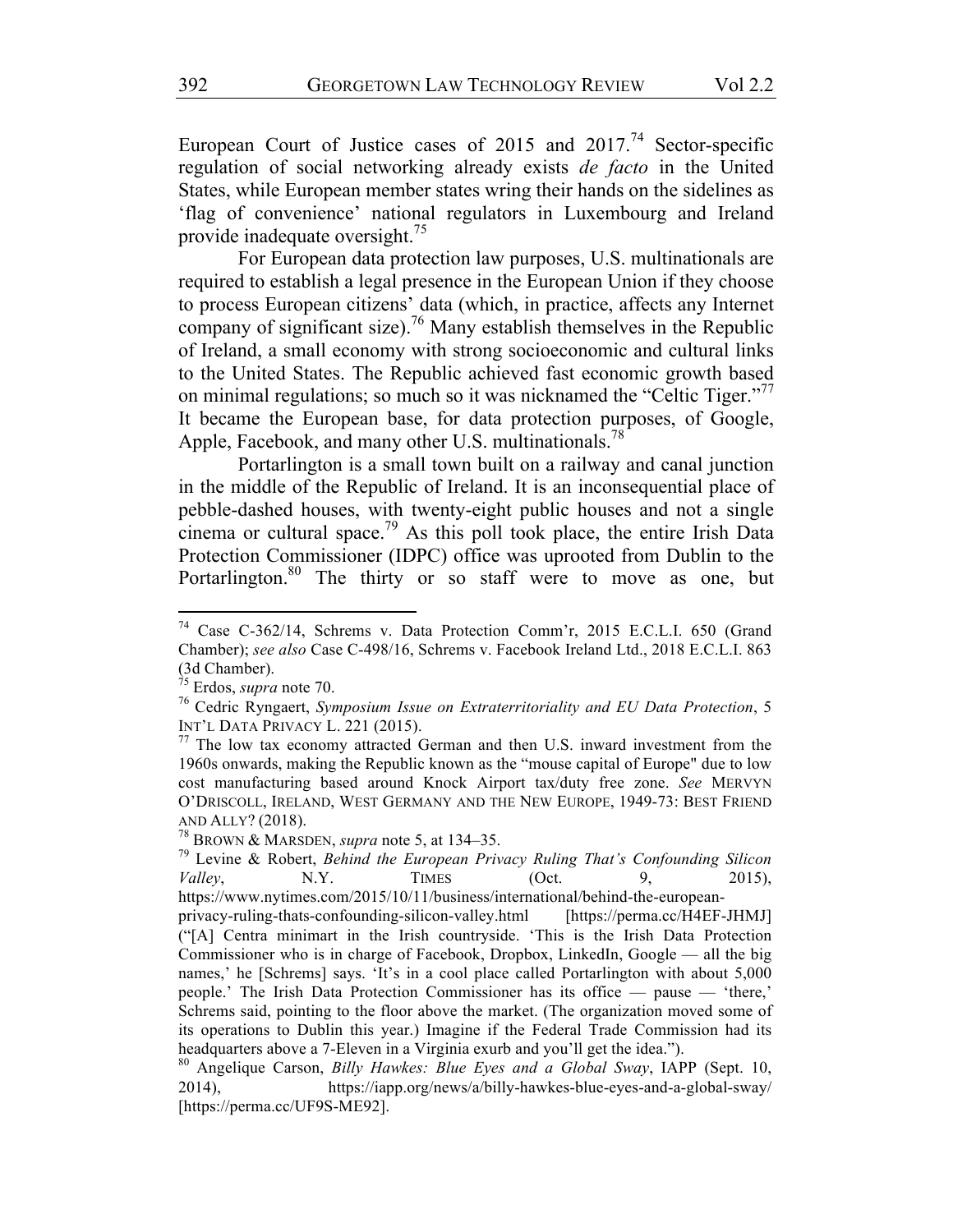unfortunately, the desirability difference between their established Dublin location and Portarlington's pebbledash meant many senior employees chose not to move, instead taking jobs with U.S. banks and tech companies arriving in large number in Dublin's harbor zone.<sup>81</sup> As a result, the IDPC staff of thirty was made up largely of trainees and new employees in the period up to 2014—a critical period for those companies' data policies. The Commissioner, Billy Hawkes, was perceived to be 'asleep on the job' from 2005 to 2014, when many data breaches took place, $82$  culminating in the Edward Snowden revelations that U.S. multinational firms had been engaged in widespread illegal activity in passing European citizens' personal data to the U.S. National Security Agency and its close British ally GCHQ. The IDPC had two devastating European Court of Justice defeats in 2014-15.<sup>83</sup>

The perception of the 'Portarlington Effect' was so great by 2014 that the major technology companies requested the Irish Government to reopen a satellite office in Dublin for their convenience<sup>84</sup> and to make some effort to apply the relevant European laws, notably the ePrivacy (2009), Data Retention (2006), and Data Protection (1995) Directives.  $85$ The new IDPC since September 2014, Helen Dixon, may prove a more effective regulator. The regulatory culture in Europe remains deeply divided between those 'Club Med' less regulatory cultures and 'Club Nord' of established liberal democracies (roughly speaking those many

<sup>81</sup> Simon Roughneen, *Ireland has Become a Mecca for U.S. Tech Companies. Can Trump Lure Them Home?*, L.A. TIMES (Feb. 10, 2017, 12:45 PM), http://www.latimes.com/world/europe/la-fg-ireland-economy-2017-story.html [https://perma.cc/D9LB-WEHR].

<sup>&</sup>lt;sup>82</sup> Carson, *supra* note 80 (stating that Hawkes "had a 'soft touch'" approach on companies that took some liberties with data use policies and practices).

<sup>83</sup> Case C-362/14, Schrems v. Data Protection Comm'r, 2015 E.C.L.I. 650 (Grand Chamber).

<sup>84</sup> Hugh O'Connell, *The Data Protection Commissioner Is Getting a New Office, but Keeping the One Beside a Convenience Store in Laois: The DPC Is to Open a New Sub Office in Dublin Following Cabinet Agreement This Week*, JOURNAL (May 31, 2014, 7:15 AM), http://www.thejournal.ie/data-protection-commissioner-new-office-1488473- May2014/ [https://perma.cc/DNP6-ERYK].

<sup>&</sup>lt;sup>85</sup> Directive 95/46/EC of the European Parliament and Council on the Protection of Individuals with Regard to the Processing of Personal Data and on the Free Movement of Such Data, 1995 O. J. (L 281) 46; Council Directive 2002/58/EC Concerning the Processing of Personal Data and the Protection of Privacy in the Electronic Communications Sector, 2002 O.J. (L 201) 37; Council Directive 2006/24/EC on the Retention of Data Generated or Processed in Connection with the Provision of Publicly Available Electronic Communications Networks and Amending Directiveon Data Retention 2006 O.J. (L. 105) 53; Proposal for a Regulation of the European Parliament and of the Council on the Protection of Individuals with Regard to the Processing of Personal Data and on the Free Movement of Such Data, COM (2015) (Dec. 15, 2015) 15039/15.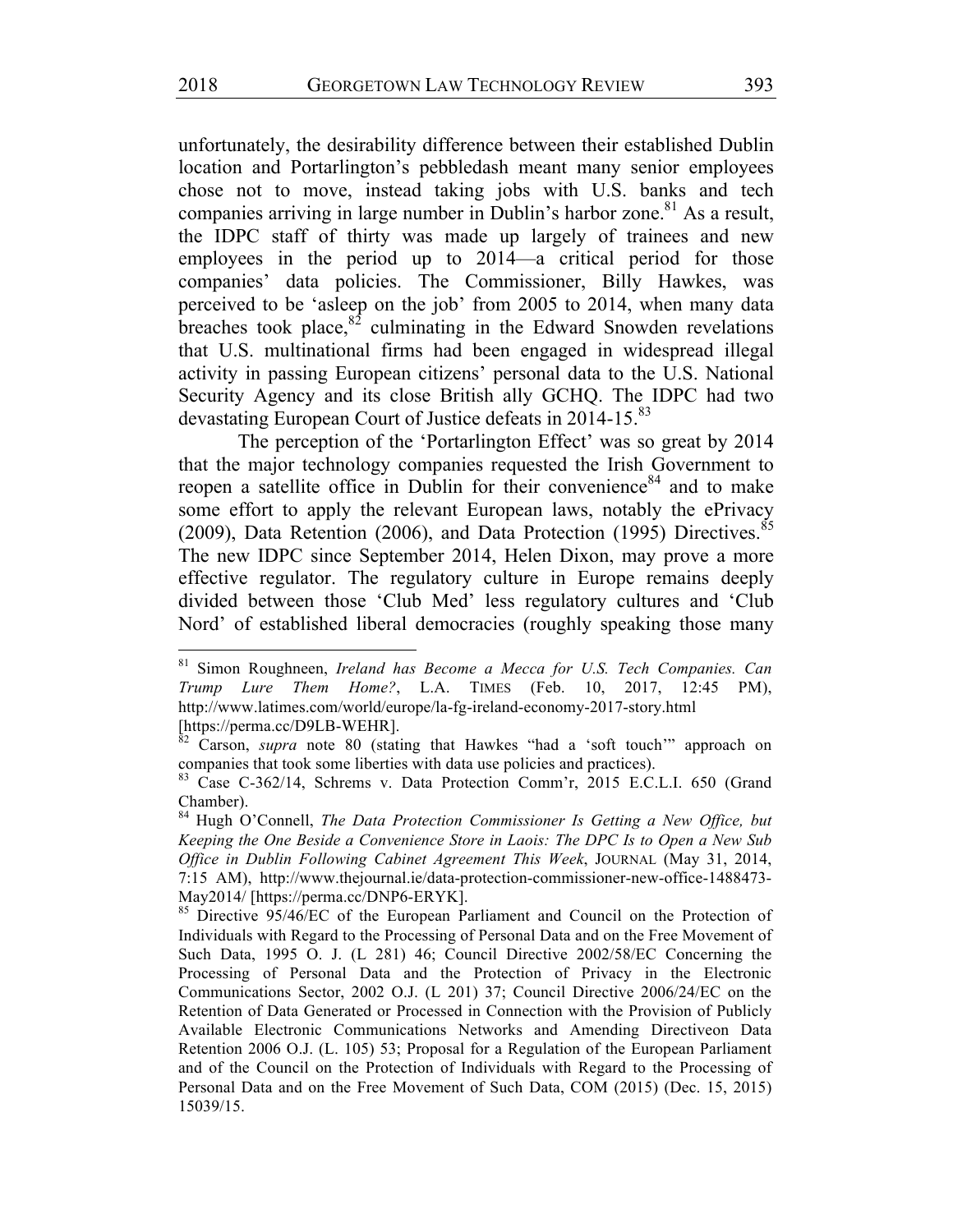NRAs on the fringes of Europe versus Nordic nations, UK, Netherlands, France, Austria, and Germany). It is this 'Portarlington effect' which is the greater influence on European regulation generally and the data protection regime in particular. The claims that Europe has a generally more privacy protective culture would be greeted with gales of laughter in Portarlington or Limassol, Cyprus, whatever the opinion in Hamburg or Berlin.

#### V. CO-REGULATION: A EUROPEAN APPROACH TO PLATFORM REGULATION

Co-regulation may be the answer adopted in Europe.<sup>86</sup> Coregulation encompasses a range of different regulatory phenomena, which have in common that the regulatory regime is made up of a complex interaction of general legislation and self-regulatory bodies. $87$  Varying interests of actors result in different incentives to either cooperate or attempt unilateral actions. Without regulation responsive to both market and constitutional protection of fundamental human rights, such as privacy and free speech, Internet co-regulatory measures cannot be responsive to information ecologies and, thus, cannot be self-sustaining.<sup>88</sup> Co-regulation has enriched conceptions of "soft law" or "governance" in the literature. Like those umbrella terms, co-regulation refers to forms of hybrid regulation that do not meet the administrative and statute-based legitimacy of regulation, yet they perform some elements of public policy that cannot be justified as self-regulation in the absence of  $law.<sup>89</sup>$  These forms of hybrid regulation establish public policies that do not emerge from selfregulation alone.<sup>90</sup> Co-regulation constitutes multiple stakeholders where

<sup>86</sup> *See* Michèle Finck, *Digital Co-Regulation: Designing a Supranational Legal Framework for the Platform Economy* (Euro. L. Rev., Working Paper No. 15/2017, 2017), https://ssrn.com/abstract=2990043 [https://perma.cc/45RY-MQHR]; Frydman & Isabelle Rorive, *Regulating Internet Content Through Intermediaries in Europe and the USA*, 23 ZEITSCHRIFT FÜR RECHTSSOZIOLOGIE 41 (2002) (Ger.) (providing a historical view); *see also* Mayer*-*Schönberger & John Crowley, *Napster's Second Life?: The Regulatory Challengers of Birtual Worlds*, 100 NW. U.L. REV. 1775 (2006); Giancarlo F. Frosio, *Reforming Intermediary Liability in the Platform Economy: A European Digial Single Market Strrategy*, 112 NW. U.L. REV. 19 (2017) (providing an ahistoric but relevant perspective analyzing recent European policy).

<sup>87</sup> *See* Lennon YC Chang & Peter Grabosky, *The Governance of Cyberspace*, *in* REGULATORY THEORY: FOUNDATIONS AND APPLICATIONS 533 (Peter Drahos ed., 2017). <sup>88</sup> *See* Julie E. Cohen, *Affording Fundamental Rights: A Provocation Inspired by Mireille Hildebrandt*, 4 CRITICAL ANALYSIS L. 1 (2017); Brett M. Frishmann & Mark A.

Lemley, *Spillovers*, 107 COLUM. L. REV. 257, 299-300 (2007). <sup>89</sup> *See* THE TRANSFORMATION OF GOVERNANCE IN THE EUROPEAN UNION (Beate Kohler-

Koch & Rainer Eising. eds., 1999).

<sup>&</sup>lt;sup>90</sup> Ira Rubinstein, *The Future of Self-Regulation is Co-Regulation, in* THE CAMBRIDGE HANDBOOK OF CONSUMER PRIVACY (2018), https://ssrn.com/abstract=2848513 [https://perma.cc/QRY6-74JM].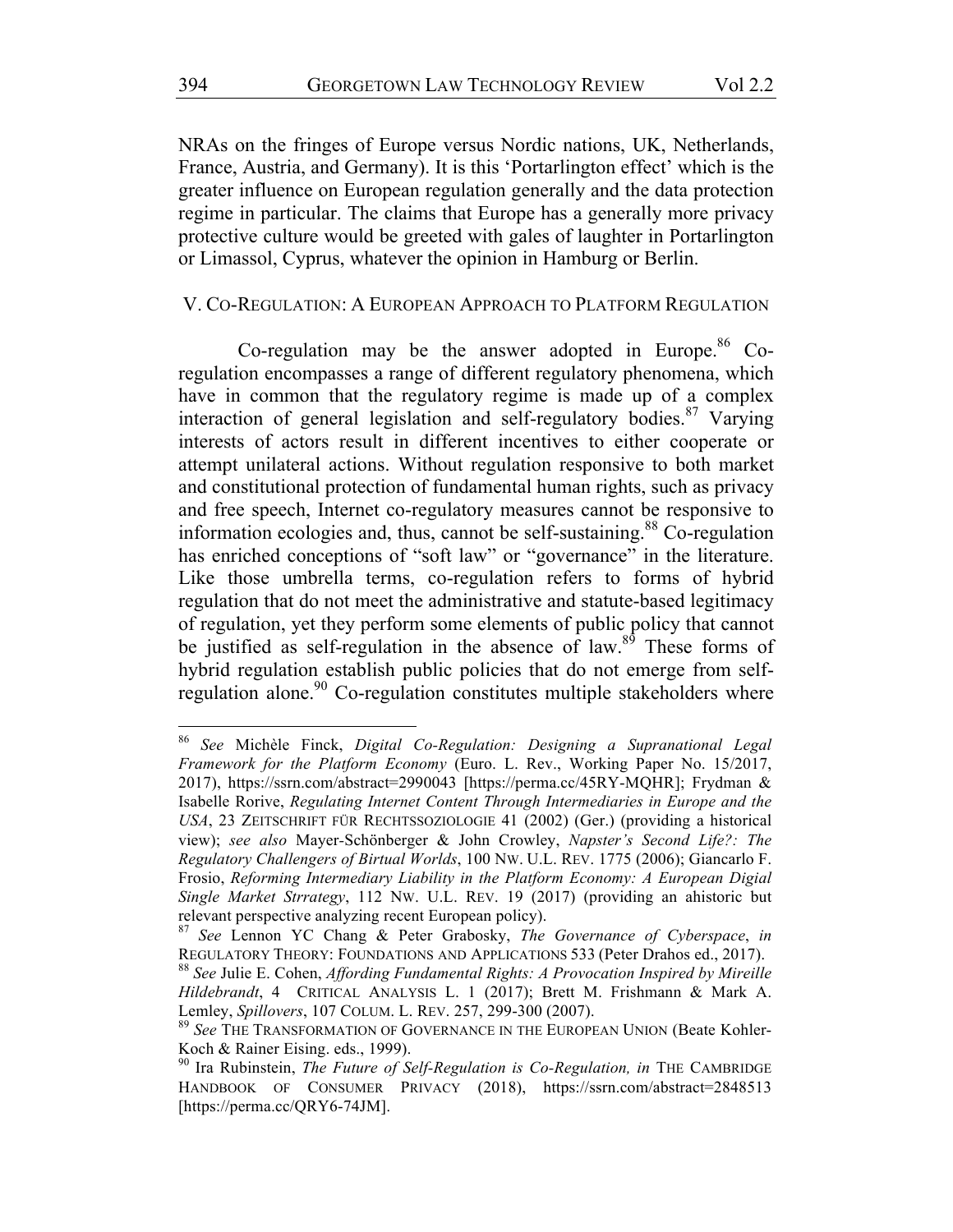the state and stakeholder groups, including prosumers, explicitly form part of the institutional setting for regulation.<sup>91</sup>

Prosumerism should be a declared policy of the European Commission alongside the European interoperability framework (EIF). The European Commission in 2012 launched its *Code of European Union Online Rights* for European citizens using the Internet.<sup>92</sup> European ecommerce and audiovisual law is a marked departure from freedom of contract in European law. Implementation requires all member states to commit to such a step in practice, as well as theory.<sup>93</sup> This concern with prosumers was raised in European legislative priorities on March 6, 2018, with Vice President Ansip tweeting, "Pleased to see full house of colleagues commissioners discussing upcoming proposals on #data, #platforms, #AI, #disinformation and #eHealth. We plan a smart  $\&$ comprehensive #DigitalSingleMarket package for end April. Stay tuned." $94$ 

The Commission enforced new Terms of Service on social media companies on February 15, 2018, announcing via Twitter "#EU4Consumers = better social media 4 consumers. No unfair terms and conditions! No fraud and scams on social media! We need a #NewDealforConsumers."<sup>95</sup> This "New Deal" for prosumer law included:

> EU consumers will not be forced to waive mandatory EU consumer rights, such as their right to withdraw from an on-line purchase; they will be able to lodge their complaints in Europe, rather than in California; and the platforms will take up their fair share of responsibilities towards EU consumers, similarly to the off-line service

<sup>91</sup> European Commission, *Better Regulation: Guidelines and Toolbox*, EUROPA, https://ec.europa.eu/info/better-regulation-guidelines-and-toolbox\_en

<sup>[</sup>https://perma.cc/V4L4-GUGL]. <sup>92</sup> Tomas Soria, *Code of EU Online Rights Published*, EURO. COMM'N: DIGITAL SINGLE MKT. BLOG (Dec. 17, 2012), https://ec.europa.eu/digital-single-market/blog/code-euonline-rights-published [https://perma.cc/UEZ6-M5BN].

<sup>93</sup> *See also* BROWN & MARSDEN, *supra* note 5, at 183–92.

<sup>&</sup>lt;sup>94</sup> Andrus Ansip (@Ansip\_EU ), TWITTER (Mar. 6, 2018, 7:29 AM), https://twitter.com/Ansip\_EU/status/971045072379809792 [https://perma.cc/8RCL-HE4K].

<sup>&</sup>lt;sup>95</sup> EU Consumer Affairs (@EU Consumer), TWITTER (Feb. 15, 2018, 4:30 PM), https://twitter.com/EU\_Consumer/status/964175114936909824 [https://perma.cc/M3YG-8LR8].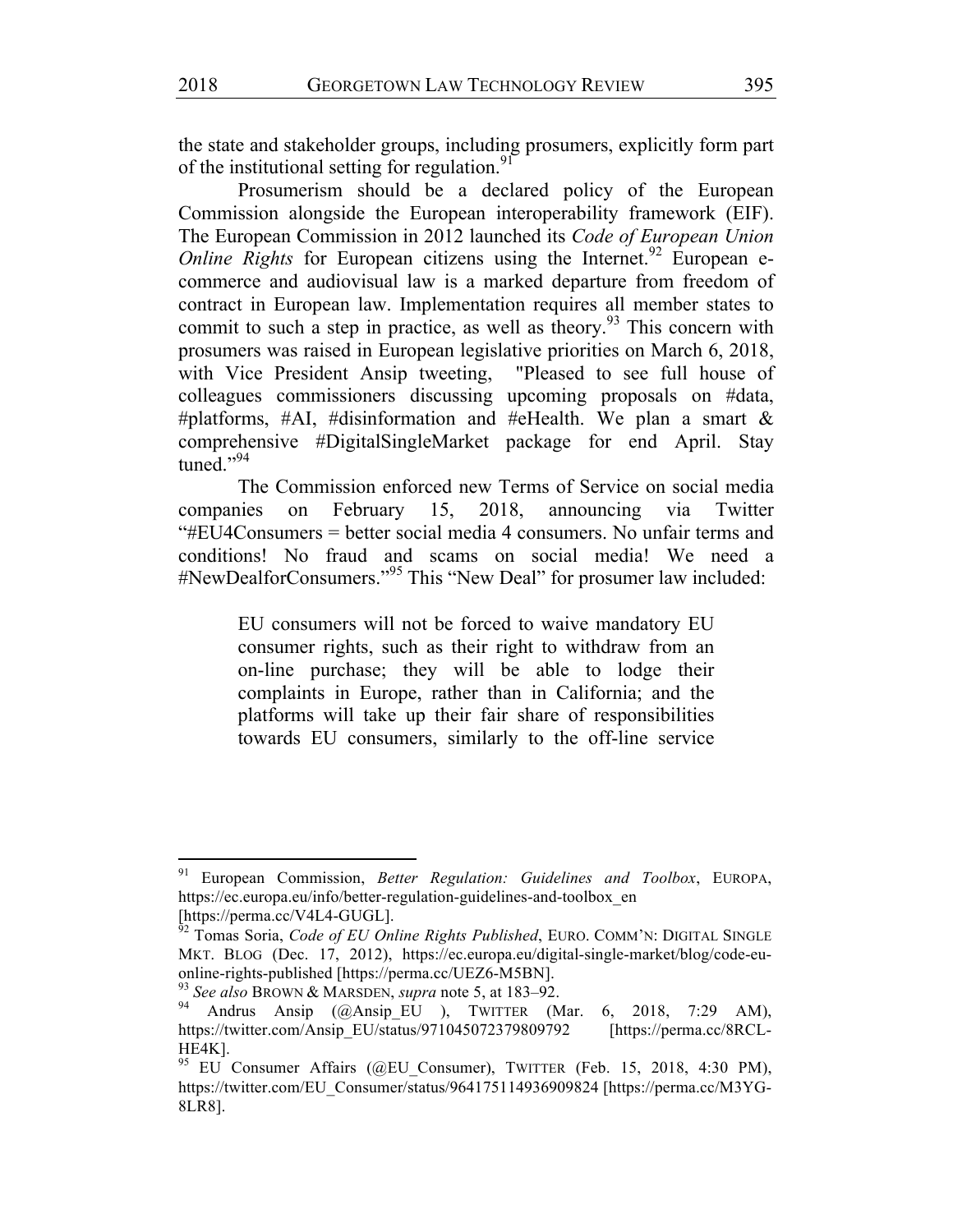providers. However, the changes only partially fulfil the requirements under EU consumer law.<sup>96</sup>

The area in which Google, Facebook, and other U.S. multinationals failed to take action was on 'Notice and Action', the removal of content claimed by complainants to be illegal, examined in greater depth by Citron, who correctly analyzes the European responses to platform law as "neither voluntary nor the product of meaningful publicprivate partnerships. Instead, they are the result of government coercion occurring outside the rule of law."97

### CONCLUSION: TOWARDS OFFDATA, A PROSUMER LAW AGENCY

History teaches us that platform regulation is not new and that platforms will resist effective regulation via interoperability. The intersection of consumer law with privacy law is driving scholars and policymakers towards the conclusion that prosumer law is emerging.<sup>98</sup> Prosumer law must do more than propose solutions to permit data deletion or algorithmic transparency<sup>99</sup> because that is only an ex-post remedy that covers users' tracks.<sup>100</sup>

<sup>&</sup>lt;sup>96</sup> European Commission Press Release IP/18/761, Social Media Companies Need to do More to Fully Comply with EU Consumer Rules (Feb. 15, 2018), http://europa.eu/rapid/press-release IP-18-761 en.htm [https://perma.cc/KJU8-LWR6].

<sup>97</sup> Danielle Keats Citron, *Extremist Speech, Compelled Conformity, and Censorship Creep*, 93 NOTRE DAME L. REV. 1035, 1070 (2018).

<sup>98</sup> Natali Helberger et al., *The Perfect Match? A Closer Look at the Relationship between EU Consumer Law and Data Protection Law*, 54 COMMON MKT. L. REV. 1427 (2017).

<sup>99</sup> *See* Lillian Edwards & Michael Veale, *Slave to the Algorithm? Why a 'Right to Explanation' is Probably Not the Remedy You are Looking for*, 16 DUKE TECH. L. REV. 18 (2017).

<sup>100</sup> *See* Mireille Hildebrandt, *Law as Information in the Era of Data-Driven Agency*, 79 MOD. L. REV. 1 (2016); Ryan Calo, *Robotics and the Lessons of Cyberlaw*, 103 CAL. L. REV. 513 (2015); Peter Brogden, *Smart Contracts and Web 3.0: The Evolution of Law?*, LINKEDIN (May 3, 2017), https://www.linkedin.com/pulse/smart-contracts-web-30 evolution-law-peter-brogden/ [https://perma.cc/2RKD-QJU7]; Peter Lee & Sabrina Richards, *Res Robotica! Liability and Driverless Vehicles*, SCL (Aug. 25, 2013, 10:47 PM), https://www.scl.org/articles/3167-res-robotica-liability-and-driverless-vehicles [https://perma.cc/5EX4-WBCN]; Andrew Katz, *Intelligent Agents and Internet Commerce in Ancient Rome*, SCL (Oct. 15, 2008), https://www.scl.org/articles/1095 intelligent-agents-and-internet-commerce-in-ancient-rome [https://perma.cc/NY2P-6J6K]; Luciano Floridi, *A Look into the Future Impact of ICT on Our Lives*, 23 INFO. SOC. 59, 62 (2007); THE ONLIFE MANIFESTO - BEING HUMAN IN A HYPERCONNECTED ERA (Luciano Floridi ed., 2015); Harry Surden, *Machine Learning and Law*, 89 WASH. L. REV. 87 (2014); Ian Kerr, *Prediction, Pre-emption, Presumption: The Path of Law After the Computational Turn*, *in* PRIVACY DUE PROCESS AND THE COMPUTATIONAL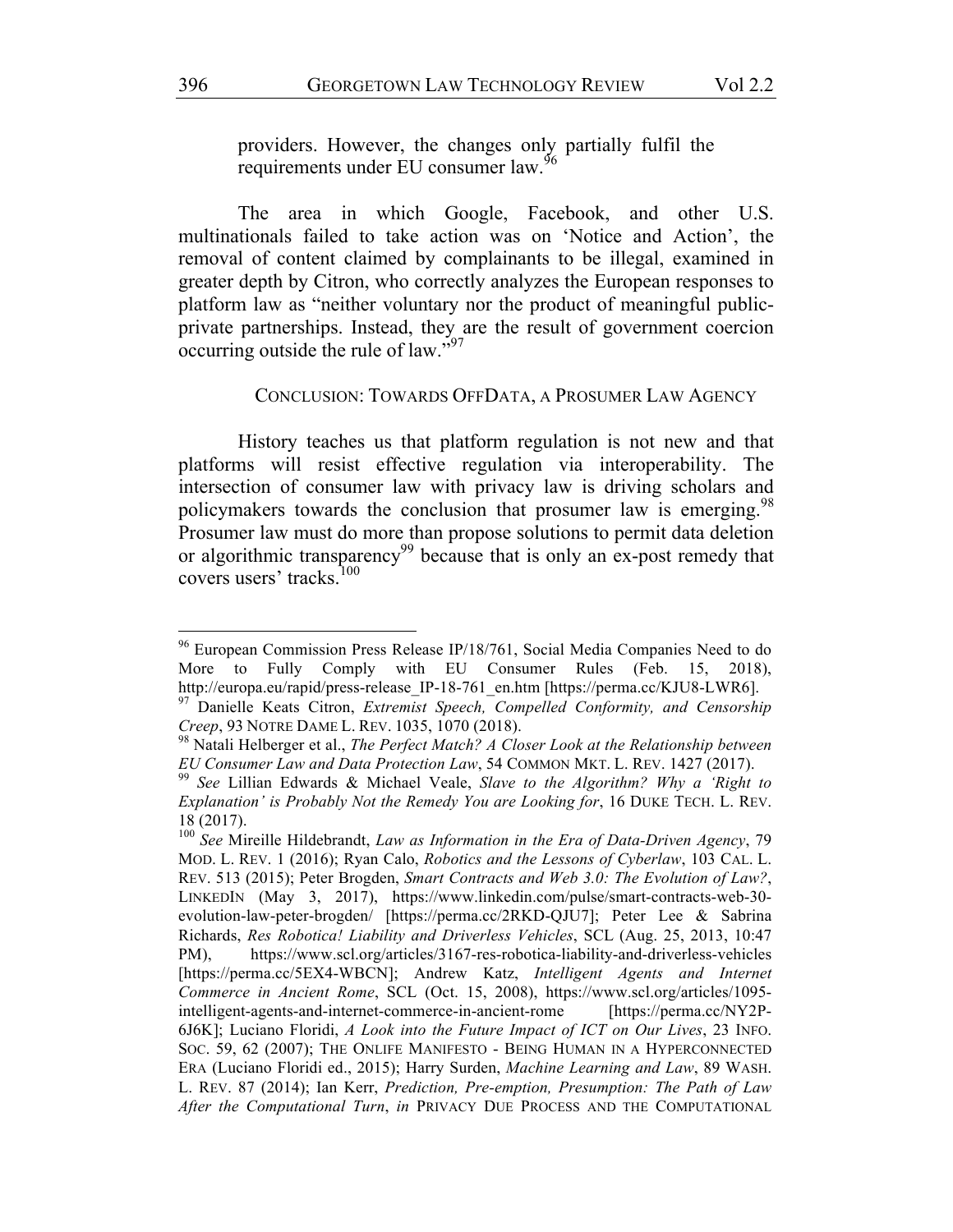I suggest we need an agency, whether termed OffData or the Federal Digital Data Regulator. This is the call for a more holistic agency that encompasses functions currently held by data protection regulators, ethics regulators, communications, consumer, and competition bodies, none of whom have a current expertise in algorithmic and platform regulation. In the UK, this would encompass functions from the Information Commissioner's Office (ICO), Centre for Data Ethics and Innovation (Turing Institute), communications regulator (Ofcom), consumer and competition bodies (Competition and Markets Authority); all of whom are currently engaged in regulating aspects of the market. As the ancient Hindu proverb holds it, they are "six blind men describing an elephant."<sup>101</sup>

Prosumer law enforcement via OffData is a call to respond to digitial communications with a regulatory settlement that mirrors those of the railway age (in the United States, the Interstate Commerce Commission; in the United Kingdon, the Railways Board) and the analog communications age (Federal Radiocommunications Agency under Radio Act 1926 in the United States, BBC in 1925 in the UK).<sup>102</sup> While William Gladstone famously regulated the electric telegraph in 1844, a mere seven years after its patent, $103$  such foresight by regulators is highly unusual, and academic progress can also be slow.<sup>104</sup>

Prosumer law needs the ability for exiting prosumers to cover their traces, transfer their content and metadata, and permit interoperability to allow exit to more prosumer-friendly products than Google and Facebook, should prosumers wish to switch. It requires a combination of interconnection and interoperability, not just transparency and the theoretical possibility to switch.<sup>105</sup> Only then will information platforms

<sup>103</sup> MARSDEN, *supra* note 3, at 18.

<sup>104</sup> *See* Pierre Azoulay et al., *Does Science Advance One Funeral at a Time?* (Nat'l Bureau Econ. Res., Working Paper No. 21788, 2016), http://www.nber.org/papers/w21788 [https://perma.cc/M2DL-J4BH].

<sup>&</sup>lt;u> 1989 - Andrea Stationen, Amerikaansk politiker († 1989)</u> TURN: THE PHILOSOPHY OF LAW MEETS THE PHILOSPHY OF TECHNOLOGY 91 (Mireille Hildebrandt & Katja de Vries eds., 2013).

Jim Gettys, *The Blind Men and the Elephant*, IETF (Feb. 10, 2018), https://www.ietf.org/blog/blind-men-and-elephant/ [https://perma.cc/URW9-SMNC].

Subject to forensic criticism by Ronald Coase for regulatory capture and the prevention of market entry. *See* R.H. COASE, BRITISH BROADCASTING: A STUDY IN MONOPOLY (1950); *see also* R.H. Coase, *The Nature of the Firm*, 4 ECONOMICA 386 (1937); R.H. Coase, *The Federal Communications Commission*, 2 J.L. & ECON. 1 (1959); R.H. Coase, *The Problem of Social Cost*, 3 J.L. & ECON. 1 (1960); R.H. Coase, *Durability and Monopoly*, 15 J.L. & ECON. 143 (1972).

<sup>105</sup> *See* Orla Lynskey, *Regulating 'Platform Power'* (L. Soc'y & Econ., Working Paper No. 1/2017, 2017), http://eprints.lse.ac.uk/73404/1/WPS2017-01\_Lynskey.pdf [https://perma.cc/JS64-DH3Z]; James Grimmelmann, *What to Do About Google?*, 56 COMM. ACM 28 (2013); Nicolo Zingales, *Of Coffee Pods, Videogames, and Missed*